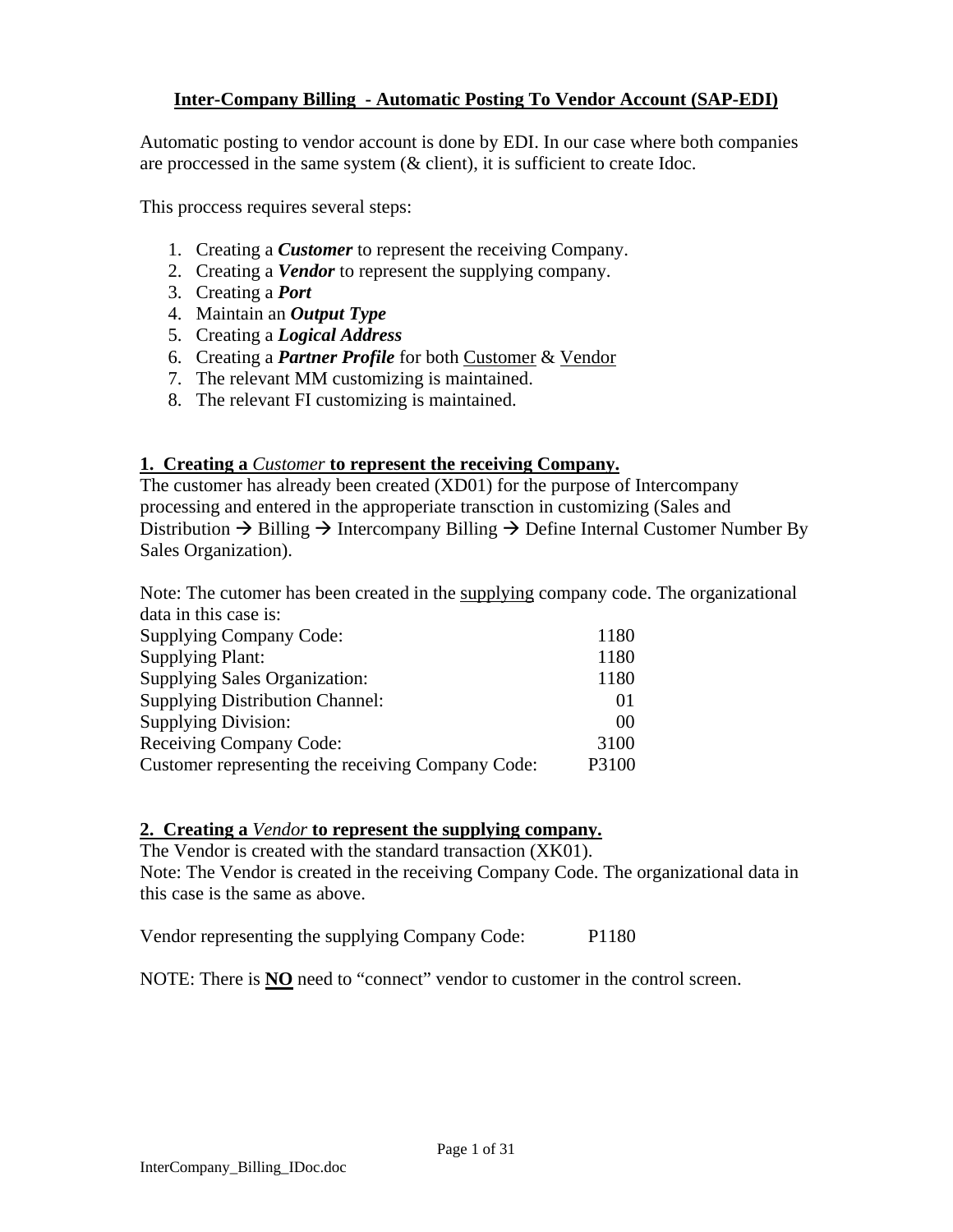## **3. Creating a Port**

Tools  $\rightarrow$  Business Communication  $\rightarrow$  IDoc Basis  $\rightarrow$  Idoc  $\rightarrow$  Port Definition (T. Code WE21)

Maintain Transactional RFC: (Choose Transactional RFC and press the create icon). A dialog box will open asking whether you want the system to generate an automatic name or whether you wish to use your own name.

| Port name:              | Automatically generated                     |
|-------------------------|---------------------------------------------|
| Version:                | 4.x                                         |
| <b>RFC</b> destination: | PLD (This was defined by the basis people). |

| Edit Goto System Help<br>Port                                                                                                                                                                               |                                   |                                                                      |                                                                                                                       |  |  |  |
|-------------------------------------------------------------------------------------------------------------------------------------------------------------------------------------------------------------|-----------------------------------|----------------------------------------------------------------------|-----------------------------------------------------------------------------------------------------------------------|--|--|--|
| Ø                                                                                                                                                                                                           | 圁                                 |                                                                      | 4 B   C G C   B H H H D O O A   K 5   G G                                                                             |  |  |  |
|                                                                                                                                                                                                             | <b>Ports in IDoc procesing</b>    |                                                                      |                                                                                                                       |  |  |  |
|                                                                                                                                                                                                             | 020004005                         |                                                                      |                                                                                                                       |  |  |  |
| Ports<br>$\heartsuit$ <b>a</b> Ports<br>$\nabla$ $\blacksquare$ Transactional R<br>A000000001<br>$\triangleright$ $\blacksquare$ File<br><b>ES</b> CPI-C<br>Internet<br><b>EXABAP-PL</b><br><b>BEER XML</b> | Description<br>Inter Company Bill | Port<br>Description<br>Version,<br>$\circ$<br><b>RFC</b> destination | A000000001<br>Inter Company Billing<br>IDoc rec.types SAP Release 3.0/3.1<br>IDoc record types SAP Release 4.x<br>PLD |  |  |  |
|                                                                                                                                                                                                             |                                   |                                                                      |                                                                                                                       |  |  |  |

### **4. Maintain** *output type*

Output Type RD04 - Invoice Receipt MM is a special function, responsible for the execution of the Idoc and will be entered in the Partner Profile later on.

Output type RD04 is maintained: Img: Sales and Distribution  $\rightarrow$  Basic functions  $\rightarrow$ Output control  $\rightarrow$  Output Determination  $\rightarrow$  Output Determination Using the Condition Technique  $\rightarrow$  Maintain Output Determination for Billing Documents  $\rightarrow$  Maintain Output Types (T. Code V/40).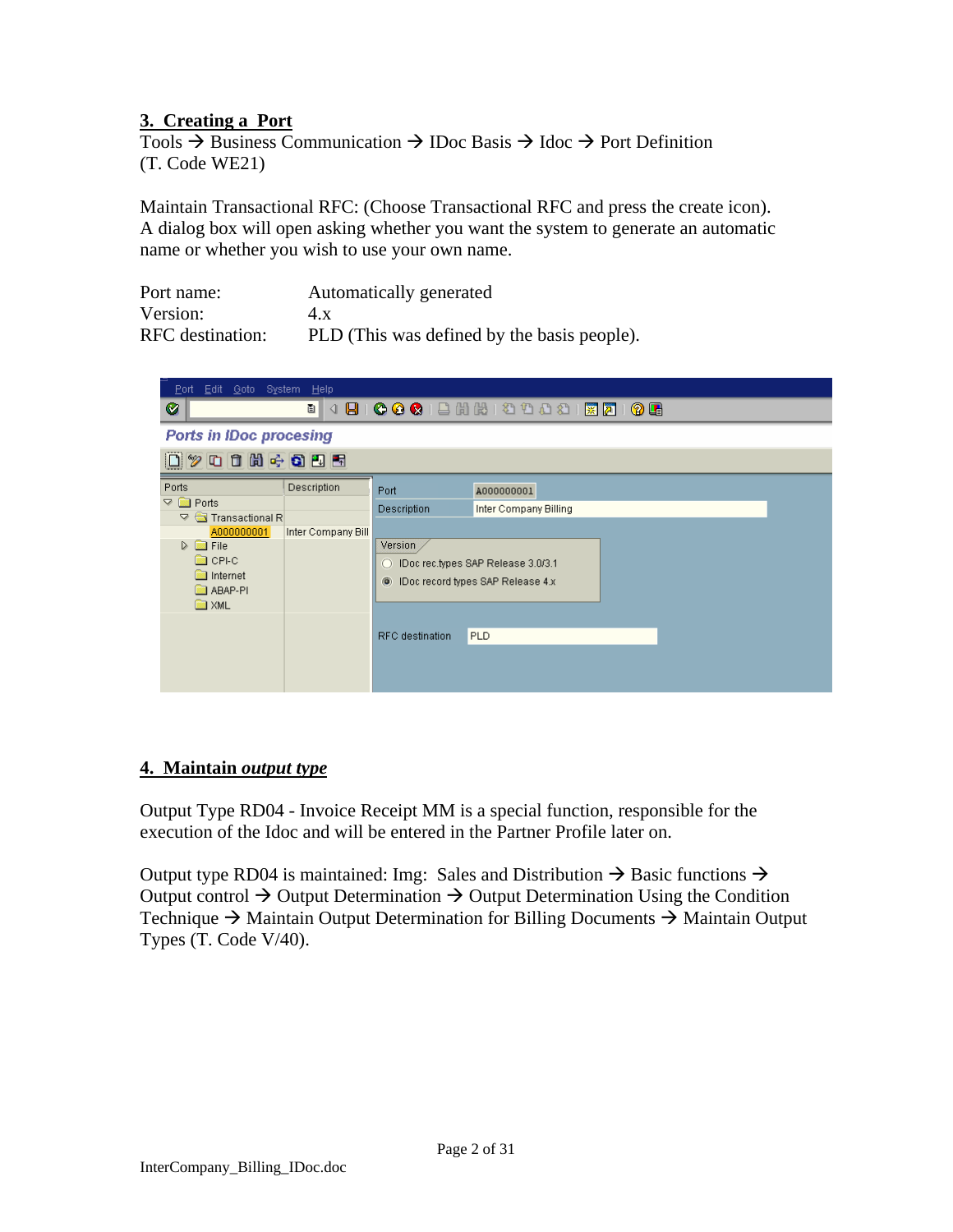| Table view                                                                  |   |                             | Edit Goto Selection-criteria Utilities System Help |                          |  |
|-----------------------------------------------------------------------------|---|-----------------------------|----------------------------------------------------|--------------------------|--|
| Ø                                                                           | 圁 | ◁<br>H                      |                                                    | COC  BHK  80002  FFF  OF |  |
| <b>Display View "Output Types": Overview</b>                                |   |                             |                                                    |                          |  |
| $\mathscr{D}$ qee                                                           |   |                             |                                                    |                          |  |
| Dialog Structure<br>$\nabla \bigoplus$ Output Types<br>Mail title and texts |   | Application<br>Output Types | V3                                                 |                          |  |
| Processing routines<br>Partner functions                                    |   | OutputType Name             |                                                    | 団                        |  |
|                                                                             |   | RD04<br>ZDAU                | Invoice Receipt MM<br>Declaration AU, NZ, US       |                          |  |
|                                                                             |   | ZDEU<br>ZFIC                | EURO 1<br>Special Invoice                          |                          |  |
|                                                                             |   | IZRDO                       | Palram Invoice                                     |                          |  |
|                                                                             |   | IZRD 1<br><b>ZRSH</b>       | ILM Local Invoice<br>Reshimon                      |                          |  |
|                                                                             |   | <b>ZTZP</b>                 | ITZIPA SHIPMENT DATA                               |                          |  |
|                                                                             |   |                             | $\blacksquare$                                     | ∣▼<br>$\blacksquare$     |  |

## Details

| 口回<br>Table view Edit Goto Selection criteria Utilities Environment System Help                                                                                                                                                                                                                                                                                                                                                                                                                                                                                  | SΔ                                    |
|------------------------------------------------------------------------------------------------------------------------------------------------------------------------------------------------------------------------------------------------------------------------------------------------------------------------------------------------------------------------------------------------------------------------------------------------------------------------------------------------------------------------------------------------------------------|---------------------------------------|
| <b>00018 2000187105</b><br>Ø<br>$\begin{array}{c c c c c} \hline \textbf{a} & \textbf{a} & \textbf{b} \\ \hline \end{array}$                                                                                                                                                                                                                                                                                                                                                                                                                                     |                                       |
| <b>Display View "Output Types": Details</b>                                                                                                                                                                                                                                                                                                                                                                                                                                                                                                                      |                                       |
| 240                                                                                                                                                                                                                                                                                                                                                                                                                                                                                                                                                              |                                       |
| Dialog Structure<br>Billing:<br>Output Types<br>Invoice Receipt MM<br>Output type<br>RD04<br>Mail title and texts<br>Processing routines<br><b>IN OPP</b><br>Partner functions<br>General data<br>Default values<br>Time<br>Mail<br>Storage system<br>Print<br>SalesOrg/Customer/Billing Type<br>Access sequence 0005<br>Access to conditions V<br>CannotBeChanged  <br>Multiple issuing<br>Partner-indep.output D<br>do not write processing log a<br>Change output<br>Program<br>FORM routine<br>Replacement of text symbols<br>Program<br><b>FORM</b> routine |                                       |
|                                                                                                                                                                                                                                                                                                                                                                                                                                                                                                                                                                  |                                       |
| <b>Bing Start</b>   31 @ 15   13  <br>$S1$ SAP R/3<br>Change Vendor: C Display View "<br>Ⅳ  Microsoft Word - 日日日午 <del>会</del> 10:42<br>$\boldsymbol{\mathcal{V}}$                                                                                                                                                                                                                                                                                                                                                                                               | PZD (4) (010) <sup>F</sup> pazdev INS |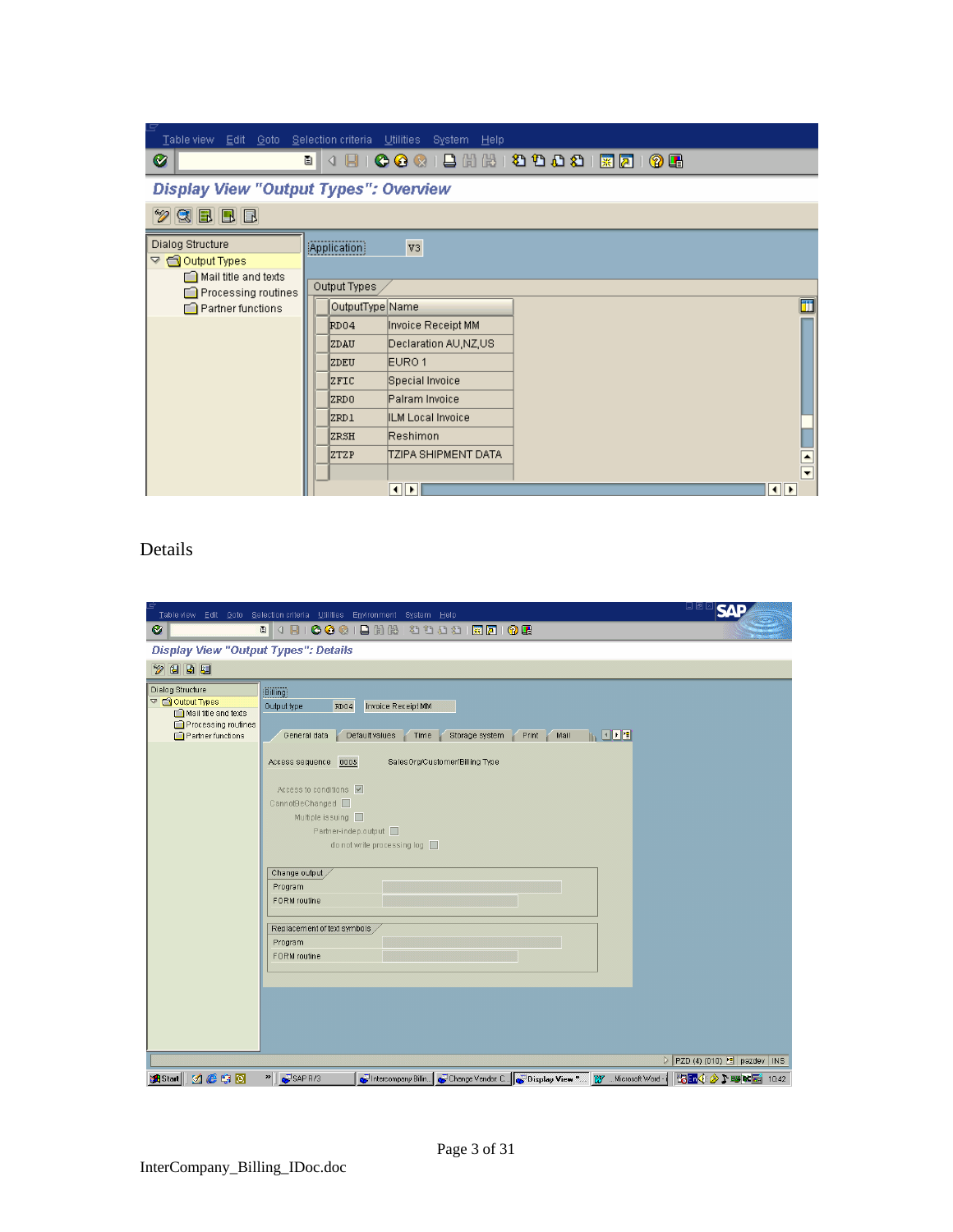| Table view Edit Goto Selection criteria Utilities Environment System Help                                       |                                                                                                                                      |                                                                                   |                                                                                     |               |                                              | 口回区<br>97                    |
|-----------------------------------------------------------------------------------------------------------------|--------------------------------------------------------------------------------------------------------------------------------------|-----------------------------------------------------------------------------------|-------------------------------------------------------------------------------------|---------------|----------------------------------------------|------------------------------|
| Ø                                                                                                               | $\blacksquare$<br>4 H                                                                                                                | <b>0001BHH100001F7010B</b>                                                        |                                                                                     |               |                                              |                              |
| <b>Display View "Output Types": Details</b>                                                                     |                                                                                                                                      |                                                                                   |                                                                                     |               |                                              |                              |
| 2401                                                                                                            |                                                                                                                                      |                                                                                   |                                                                                     |               |                                              |                              |
| Dialog Structure<br>▽ <b>G</b> Output Types<br>Mail title and texts<br>Processing routines<br>Partner functions | Billing<br>Output type<br>RD04<br>General data<br>Dispatch time<br>Transmission medium<br>Partner function<br>Communication strategy | Invoice Receipt MM<br>Default values<br>Time<br>6 EDI<br>$\mathbf{B}\,\mathbf{P}$ | Storage system<br>4 Send immediately (when saving the application)<br>Bill-to party | Mail<br>Print | h. O F T<br>$\blacksquare$<br>$\blacksquare$ |                              |
|                                                                                                                 |                                                                                                                                      |                                                                                   |                                                                                     |               |                                              | D PZD (4) (010) ■ pazdev INS |
| <b>B</b> Start<br>0690                                                                                          | $S1$ SAP R/3<br>$\frac{1}{2}$                                                                                                        |                                                                                   | Thercompany Billin G Change Vendor: C Display View " W  Microsoft Word -            |               |                                              | HoEn< ◇ ト型ME<br>10:43        |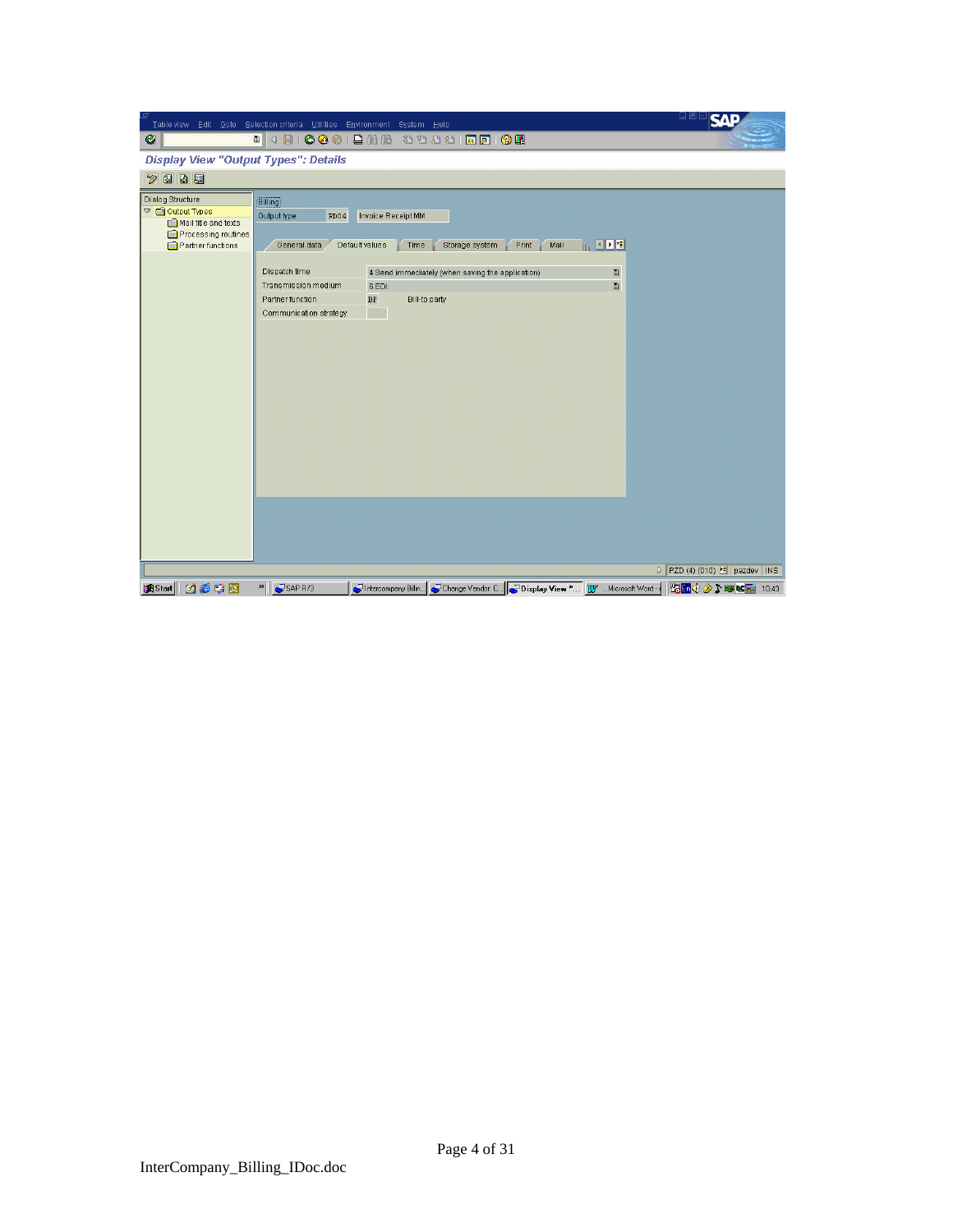|                                                                                                      | Table view Edit Goto Selection criteria Utilities Environment System Help                                                                                                                                                                 | <u>døx</u><br>S.                       |
|------------------------------------------------------------------------------------------------------|-------------------------------------------------------------------------------------------------------------------------------------------------------------------------------------------------------------------------------------------|----------------------------------------|
| Ø                                                                                                    | <b>COCIDHMITORISO</b><br>画<br>4 H                                                                                                                                                                                                         |                                        |
| <b>Display View "Output Types": Details</b>                                                          |                                                                                                                                                                                                                                           |                                        |
| 241                                                                                                  |                                                                                                                                                                                                                                           |                                        |
| Dialog Structure<br>Output Types<br>Mail title and texts<br>Processing routines<br>Partner functions | <b>Billing</b><br>Output type<br>RD04<br>Invoice Receipt MM<br><b>BDB</b><br>Mail<br>General data<br>Default values<br>Time<br>Storage system<br>Print<br>Archiving mode<br>$\blacksquare$<br>1 Print only<br>Document type<br>SDOINVOICE |                                        |
|                                                                                                      |                                                                                                                                                                                                                                           | PZD (4) (010) <b>B</b> pazdev INS      |
| anstant 26 0                                                                                         | $\mathbf{v}$<br>$S3$ SAP R/3<br>Thercompany Billin G Change Vendor: C C Display View " Ky  Microsoft Word - i                                                                                                                             | <mark> BEn 4 ☆ ト型 NC 五</mark><br>10:43 |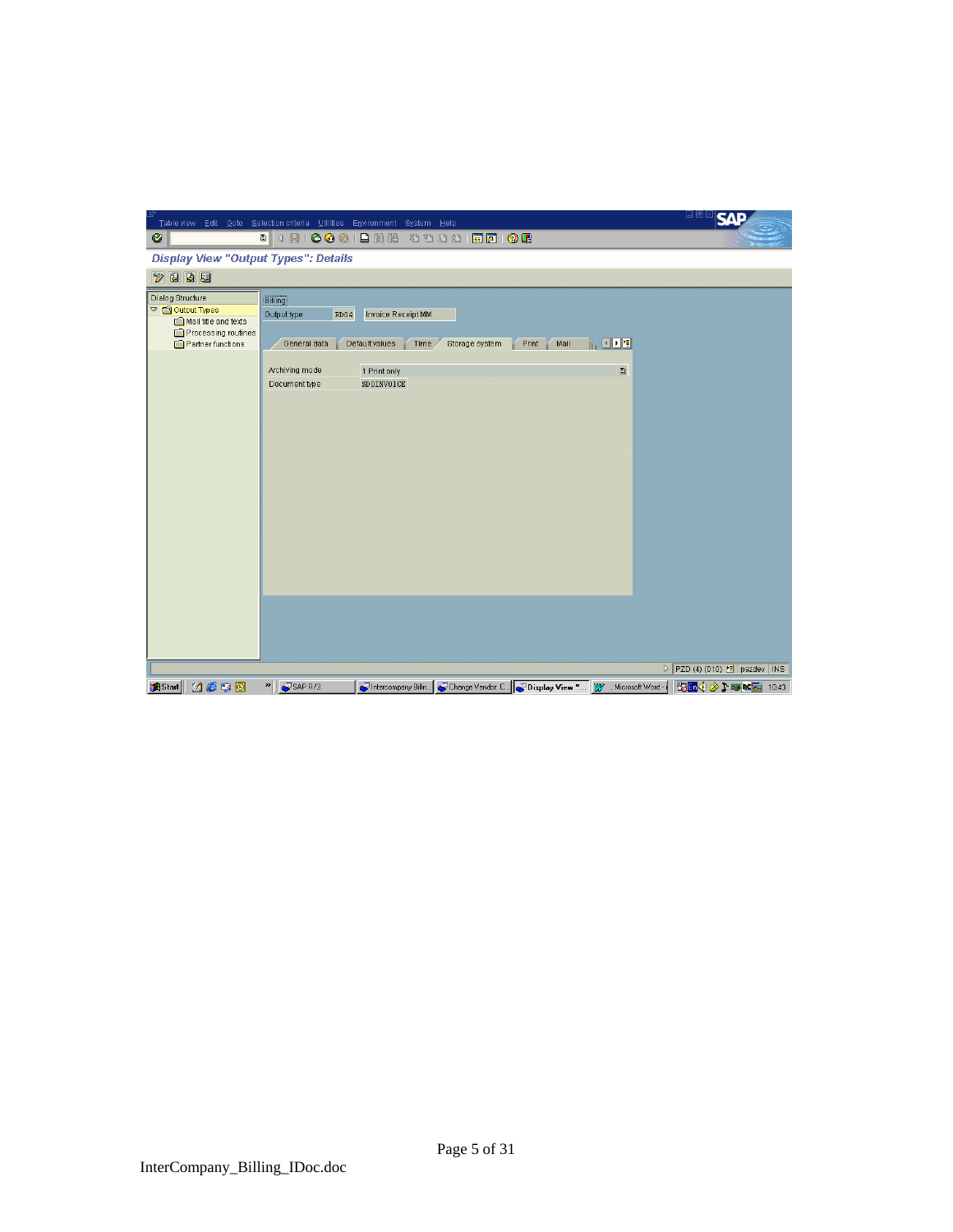|                                                                                                      | Table view Edit Goto Selection criteria Utilities Environment System Help                                                                                                                                 | 日回区<br><b>SAP</b>                 |
|------------------------------------------------------------------------------------------------------|-----------------------------------------------------------------------------------------------------------------------------------------------------------------------------------------------------------|-----------------------------------|
| Ø                                                                                                    |                                                                                                                                                                                                           |                                   |
| <b>Display View "Output Types": Details</b>                                                          |                                                                                                                                                                                                           |                                   |
| 240                                                                                                  |                                                                                                                                                                                                           |                                   |
| Dialog Structure<br>Output Types<br>Mail title and texts<br>Processing routines<br>Partner functions | <b>Billing</b><br>Invoice Receipt MM<br>Output type<br>RD04<br>h OPT<br>Time<br>Print<br>Mail<br>General data<br>Default values<br>Storage system<br>$\mathbb{E}$<br>Print param.<br>1 Sales organization |                                   |
|                                                                                                      |                                                                                                                                                                                                           | PZD (4) (010) <b>E</b> pazdev INS |
|                                                                                                      | $\boldsymbol{\Sigma}$<br>SAP R/3<br>Thercompany Billin G Change Vendor: C G Display View " W  Microsoft Word - i                                                                                          | BEn < ◇ 下野配置<br>10:44             |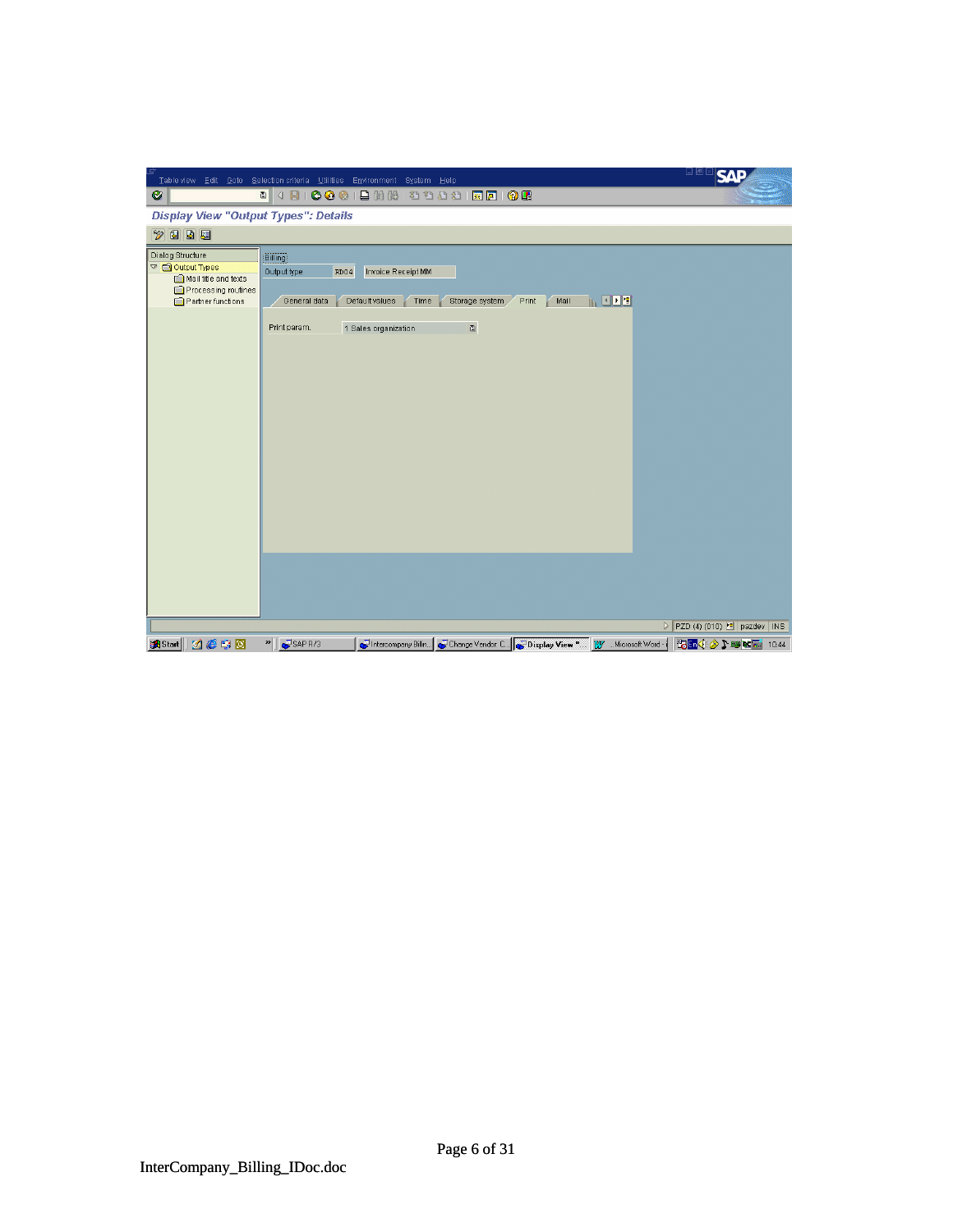# Mail title and texts

| Table view Edit Goto Selection criteria Utilities Environment System Help                                                                                                                                                                                                                                                                                                                                                                                                                                                                                                              | <b>de</b> k<br>SΔ                 |
|----------------------------------------------------------------------------------------------------------------------------------------------------------------------------------------------------------------------------------------------------------------------------------------------------------------------------------------------------------------------------------------------------------------------------------------------------------------------------------------------------------------------------------------------------------------------------------------|-----------------------------------|
| Ø                                                                                                                                                                                                                                                                                                                                                                                                                                                                                                                                                                                      |                                   |
| <b>Display View "Mail title and texts": Overview</b>                                                                                                                                                                                                                                                                                                                                                                                                                                                                                                                                   |                                   |
| 29E                                                                                                                                                                                                                                                                                                                                                                                                                                                                                                                                                                                    |                                   |
| Dialog Structure<br>Application<br>V3<br><b>Billing</b><br>▽ Output Types<br>Output type<br>RD04<br>Invoice Receipt MM<br>Mail title and texts<br>Processing routines<br>Mail title and texts<br>Partner functions<br>∩<br>団<br>Document title<br>Language<br>$\overline{\phantom{a}}$<br>HE<br>סוג גישה עבור פרמטרי הדפסה והצעה<br>$\overline{\phantom{0}}$<br>Zugriffsart f#r Druckparameter und Vorschlag<br>DE<br>Access Type for Print Parameter and Proposal<br><b>EN</b><br>$\overline{\phantom{a}}$<br>$\blacksquare$<br>$\overline{\bullet}$<br>囯<br>Position<br>Entry 1 of 3 | PZD (4) (010) <b>E</b> pazdev INS |
| $ST$ SAP R/3<br>Sintercompany Billin SChange Vendor: C SCDisplay View " Will also and word - 1 23 En 4 2 199 ME<br>$\boldsymbol{\mathcal{V}}$                                                                                                                                                                                                                                                                                                                                                                                                                                          |                                   |
| <b>出Start 12 @ 第回</b>                                                                                                                                                                                                                                                                                                                                                                                                                                                                                                                                                                  | 10:46                             |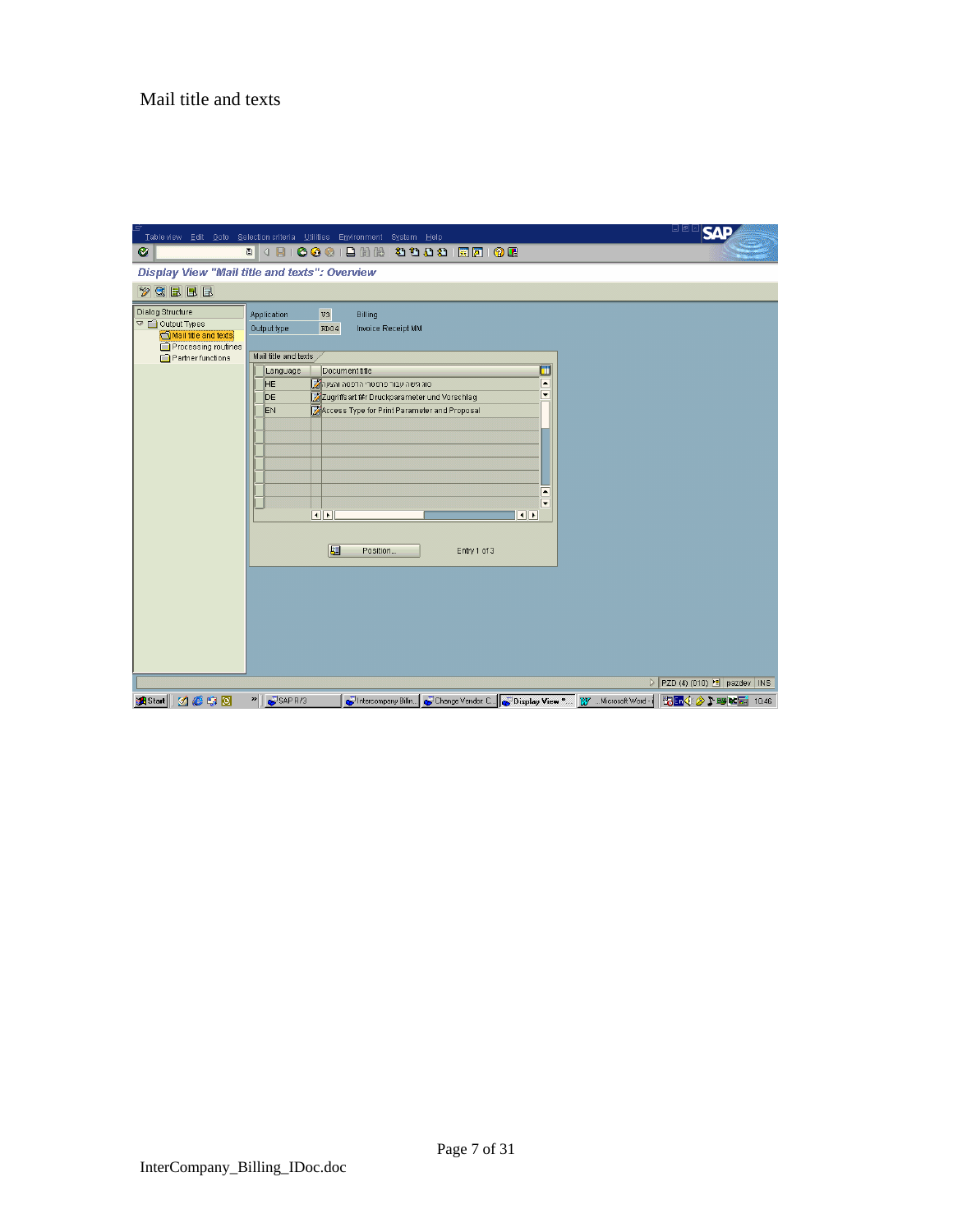# Processing routines

| Table view Edit Goto Selection criteria Utilities Environment System Help                                                   |                                                   |                          |                                      |                                 |              |                                            | 国園区<br>94                         |
|-----------------------------------------------------------------------------------------------------------------------------|---------------------------------------------------|--------------------------|--------------------------------------|---------------------------------|--------------|--------------------------------------------|-----------------------------------|
| Ø                                                                                                                           | 4 <b>H</b><br>$\blacksquare$                      |                          |                                      | <b>COCIDHEIODOODIEDIOG</b>      |              |                                            |                                   |
| <b>Display View "Processing routines": Overview</b>                                                                         |                                                   |                          |                                      |                                 |              |                                            |                                   |
| $\mathscr{D}$ Q B B B Form                                                                                                  |                                                   |                          |                                      |                                 |              |                                            |                                   |
| Dialog Structure<br>$\triangledown$ $\Box$ Output Types<br>Mail title and texts<br>Processing routines<br>Partner functions | Output type<br>Application<br>Processing routines | <b>RD04</b><br>V3        | Invoice Receipt MM<br><b>Billing</b> |                                 |              |                                            |                                   |
|                                                                                                                             | Medium                                            | Short text               | Program                              | <b>FORM</b> routine             | Form         | SmartForm                                  |                                   |
|                                                                                                                             | 16                                                | EDI                      | <b>RSNASTED</b>                      | EDI PROCESSING                  |              | $\overline{\phantom{a}}$                   |                                   |
|                                                                                                                             | l8                                                | Special functionRSNASTED |                                      | EDI_PROCESSING                  |              | $\overline{\phantom{a}}$                   |                                   |
|                                                                                                                             |                                                   |                          |                                      |                                 |              |                                            |                                   |
|                                                                                                                             |                                                   |                          |                                      |                                 |              |                                            |                                   |
|                                                                                                                             |                                                   |                          |                                      |                                 |              |                                            |                                   |
|                                                                                                                             |                                                   |                          |                                      |                                 |              |                                            |                                   |
|                                                                                                                             |                                                   |                          |                                      |                                 |              |                                            |                                   |
|                                                                                                                             |                                                   |                          |                                      |                                 |              | l۴                                         |                                   |
|                                                                                                                             |                                                   | $\blacksquare$           |                                      |                                 |              | $\overline{\phantom{a}}$<br>$\blacksquare$ |                                   |
|                                                                                                                             |                                                   |                          |                                      |                                 |              |                                            |                                   |
|                                                                                                                             |                                                   |                          | 四                                    | Position                        | Entry 1 of 2 |                                            |                                   |
|                                                                                                                             |                                                   |                          |                                      |                                 |              |                                            |                                   |
|                                                                                                                             |                                                   |                          |                                      |                                 |              |                                            |                                   |
|                                                                                                                             |                                                   |                          |                                      |                                 |              |                                            |                                   |
|                                                                                                                             |                                                   |                          |                                      |                                 |              |                                            |                                   |
|                                                                                                                             |                                                   |                          |                                      |                                 |              |                                            |                                   |
|                                                                                                                             |                                                   |                          |                                      |                                 |              |                                            |                                   |
|                                                                                                                             |                                                   |                          |                                      |                                 |              |                                            | PZD (4) (010) <b>E</b> pazdev INS |
| <b>Bistant d d</b> the <b>o</b>                                                                                             | $\boldsymbol{\mathcal{V}}$<br>$ST$ SAP R/3        |                          |                                      | Change Vendor: C Display View " |              |                                            |                                   |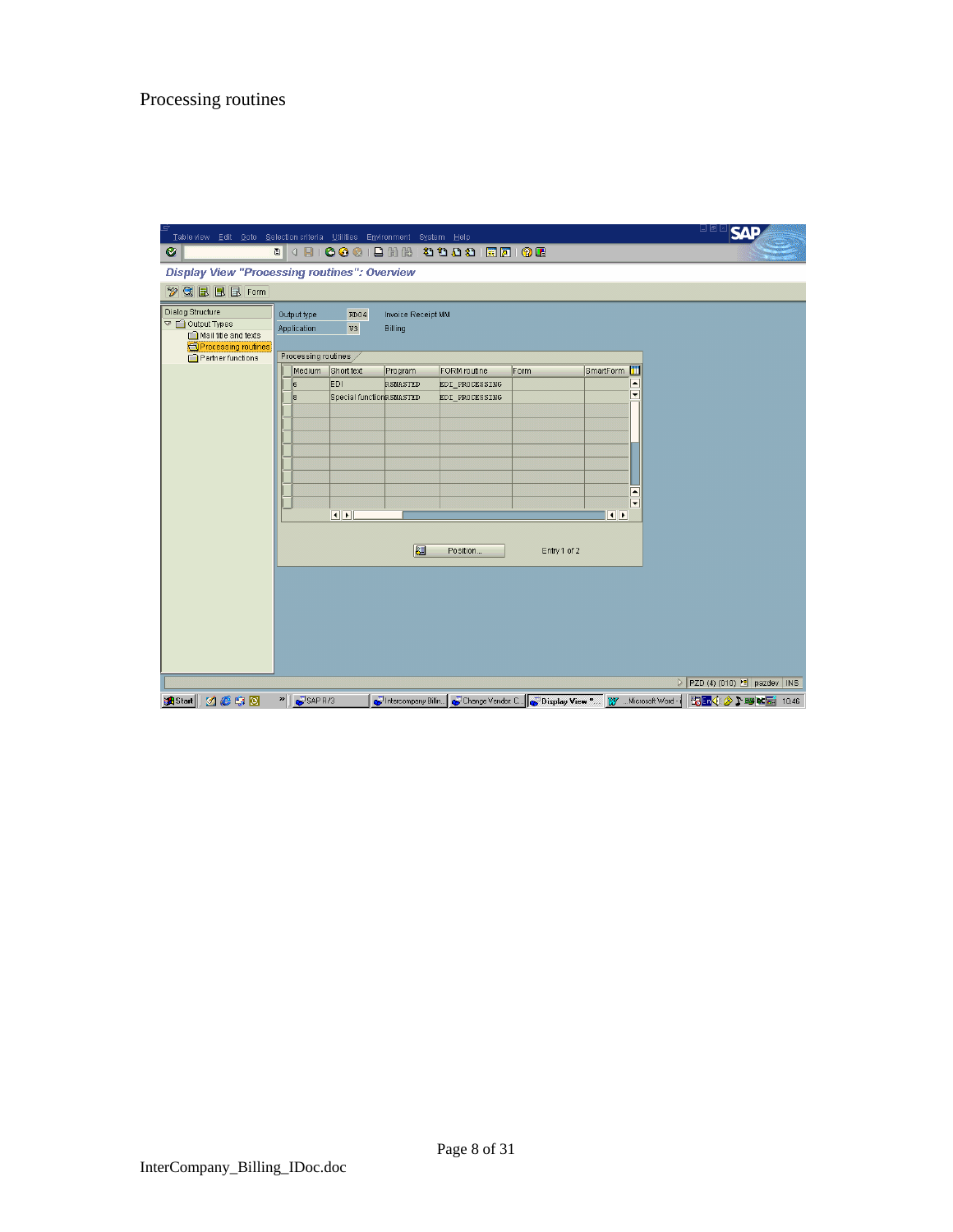# Partner functions

| Ø<br><b>Display View "Partner functions": Overview</b><br>$Z$ B B $E$<br>Dialog Structure<br>V3<br>Application<br>Billing<br>Output Types<br>Output type<br>Invoice Receipt MM<br>RD04<br>Mail title and texts<br>Processing routines<br>Partner functions<br>Partner functions<br>A<br>m<br>Name<br>Funct<br>Medium<br>$\overline{\phantom{a}}$<br>$\mathbf{E}$ $\mathbf{B}$<br>6 EDI<br>Bill-to party<br>$\overline{\phantom{a}}$<br>$\overline{\phantom{0}}$<br>$\overline{\mathbf{H}}$<br>$\overline{\bullet}$<br>圓<br>Position<br>Entry 1 of 1 | Table view Edit Goto Selection criteria Utilities Environment System Help |  | $\Box$ @ $\times$<br><b>SAF</b> |
|-----------------------------------------------------------------------------------------------------------------------------------------------------------------------------------------------------------------------------------------------------------------------------------------------------------------------------------------------------------------------------------------------------------------------------------------------------------------------------------------------------------------------------------------------------|---------------------------------------------------------------------------|--|---------------------------------|
|                                                                                                                                                                                                                                                                                                                                                                                                                                                                                                                                                     |                                                                           |  |                                 |
|                                                                                                                                                                                                                                                                                                                                                                                                                                                                                                                                                     |                                                                           |  |                                 |
|                                                                                                                                                                                                                                                                                                                                                                                                                                                                                                                                                     |                                                                           |  |                                 |
|                                                                                                                                                                                                                                                                                                                                                                                                                                                                                                                                                     |                                                                           |  |                                 |
|                                                                                                                                                                                                                                                                                                                                                                                                                                                                                                                                                     |                                                                           |  |                                 |
| Only one entry chosen<br><b>BD</b><br>PZD (4) (010) <b>E</b> pazdev INS<br><b>Bistant d d</b> the <b>o</b><br>Ⅳ  Microsoft Word - BEn 4 2 > 19 ME 3 10:47<br>$\boldsymbol{\varkappa}$<br>$ST$ SAP R/3<br>Thercompany Billin Change Vendor: C Display View "                                                                                                                                                                                                                                                                                         |                                                                           |  |                                 |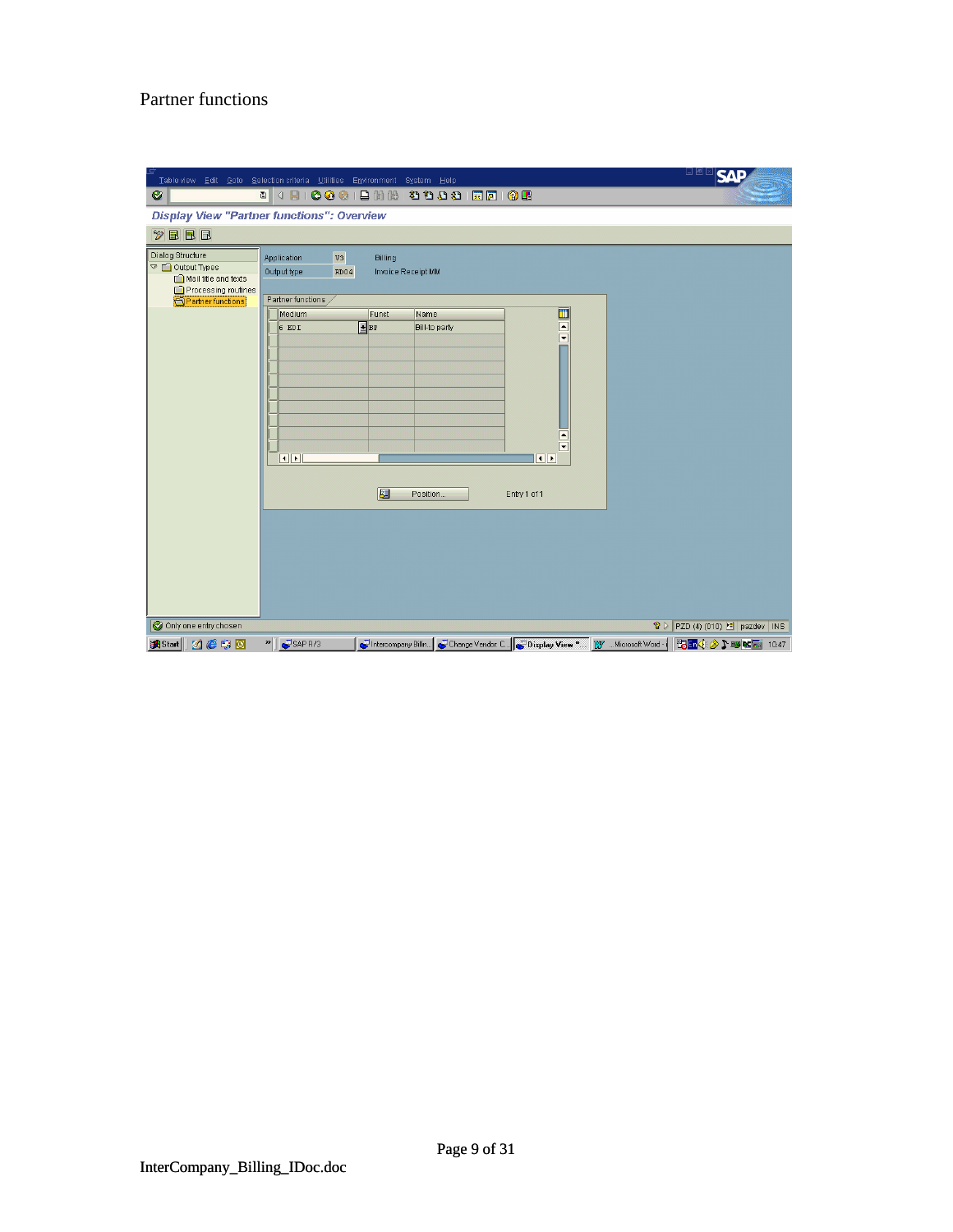Sales and Distribution  $\rightarrow$  Basic Functions  $\rightarrow$  Output Control  $\rightarrow$  Output Determination  $\rightarrow$ Output Determination Using the Condition Technique  $\rightarrow$  Maintain Output Determination for Billing Documents

Assign Output Types To Partner Functions

| Ė<br>Table view Edit Goto Selection criteria Utilities System Help |                                                                           |  |  |  |
|--------------------------------------------------------------------|---------------------------------------------------------------------------|--|--|--|
| Ø<br>ēI                                                            |                                                                           |  |  |  |
|                                                                    | <b>Change View "Output Control: Output By Partner Function": Overview</b> |  |  |  |
| $\mathscr{D}$<br>New entries DBB 2 图 图 图                           |                                                                           |  |  |  |
| Output Control: Output By Partner Function                         |                                                                           |  |  |  |
| Out. M Funct Name                                                  | ٦Ï<br>Name                                                                |  |  |  |
| Invoice Receipt MM<br>RD046<br>BP.                                 | ▴<br>Bill-to party                                                        |  |  |  |

Maintain Output Determination Procedure

| Change View "Procedures": Overview             |                                                       |
|------------------------------------------------|-------------------------------------------------------|
| Ø                                              | ēH                                                    |
| <b>Change View "Procedures": Overview</b>      |                                                       |
| New entries DBB BBB<br>$-600$                  |                                                       |
| Dialog Structure<br>Procedures<br>Control Data | B<br>Usage<br>V3<br>Application                       |
|                                                | Procedures                                            |
|                                                | lii<br>Proce Descript.<br>V40000 Intercompany billing |

|                                                | Table view Edit Goto Selection criteria Utilities System Help       |  |
|------------------------------------------------|---------------------------------------------------------------------|--|
| Ø                                              | 4 日   0 0 0 1 2 1 1 1 1 2 1 2 1 2 1 3 2 1 3 2 1 3 4<br>ū            |  |
|                                                | <b>Change View "Control Data": Overview</b>                         |  |
| $\overline{\mathscr{D}}$<br>New entries GBQ配图图 |                                                                     |  |
| Dialog Structure                               | V40000 Intercompany billing<br>Procedure                            |  |
| $\triangledown$ $\Box$ Procedures              | Control Data                                                        |  |
|                                                |                                                                     |  |
| Control Data                                   | Œ<br>Cntr CTyp Description<br>Requiremnt Manual only<br><b>Step</b> |  |
|                                                | RD00 Invoice<br>п<br>10                                             |  |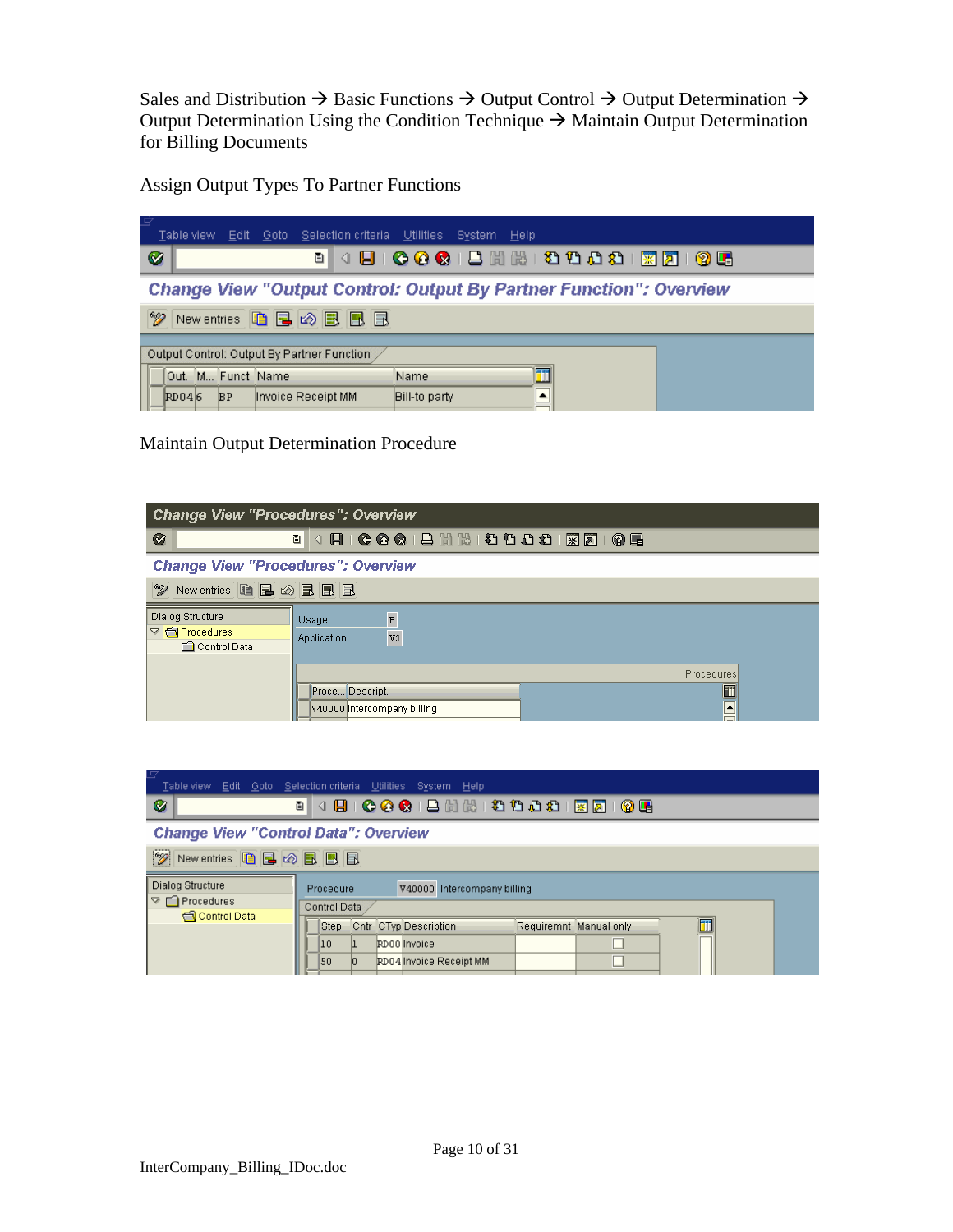# Assign Output Determination Procedures

|   |                                                                              |                                               |        | Change View "Billing Document Types - Output Determination": Overview |                 |                    |  |                           |                          |  |
|---|------------------------------------------------------------------------------|-----------------------------------------------|--------|-----------------------------------------------------------------------|-----------------|--------------------|--|---------------------------|--------------------------|--|
| Ø | 画                                                                            |                                               |        |                                                                       |                 |                    |  |                           |                          |  |
|   | <b>Change View "Billing Document Types - Output Determination": Overview</b> |                                               |        |                                                                       |                 |                    |  |                           |                          |  |
|   | $\mathscr{D}$<br>圓                                                           | IR R                                          |        |                                                                       |                 |                    |  |                           |                          |  |
|   |                                                                              | Billing Document Types - Output Determination |        |                                                                       |                 |                    |  |                           |                          |  |
|   | <b>BIIT</b>                                                                  | <b>Description</b>                            | Out.pr | Description                                                           | OutputType Name |                    |  | Outpt Item procedure ref. | m                        |  |
|   | IIG.                                                                         | Internal Credit Memo                          |        | V40000 Intercompany billing                                           | FD04            | Invoice Receipt MM |  |                           | $\overline{\phantom{a}}$ |  |
|   | <b>IIGA</b>                                                                  | ICM order-related                             |        | V40000 Intercompany billing                                           | RD04            | Invoice Receipt MM |  |                           | ∣₹                       |  |
|   | <b>IIGS</b>                                                                  | Cancel ICM                                    |        | V40000 Intercompany billing                                           | RD04            | Invoice Receipt MM |  |                           |                          |  |
|   | IV                                                                           | Intercompany Billing                          |        | V40000 Intercompany billing                                           | FD04            | Invoice Receipt MM |  |                           |                          |  |
|   | <b>IVA</b>                                                                   | IB order-related                              |        | V40000 Intercompany billing                                           | RD04            | Invoice Receipt MM |  |                           |                          |  |
|   | <b>IVS</b>                                                                   | Cancel IB                                     |        | V40000 Intercompany billing                                           | RD04            | Invoice Receipt MM |  |                           |                          |  |

# Master Data

Maintain output Master Data

Logistics  $\rightarrow$  Sales and Distribution  $\rightarrow$  Master Data  $\rightarrow$  Output  $\rightarrow$  (T. Code VV31)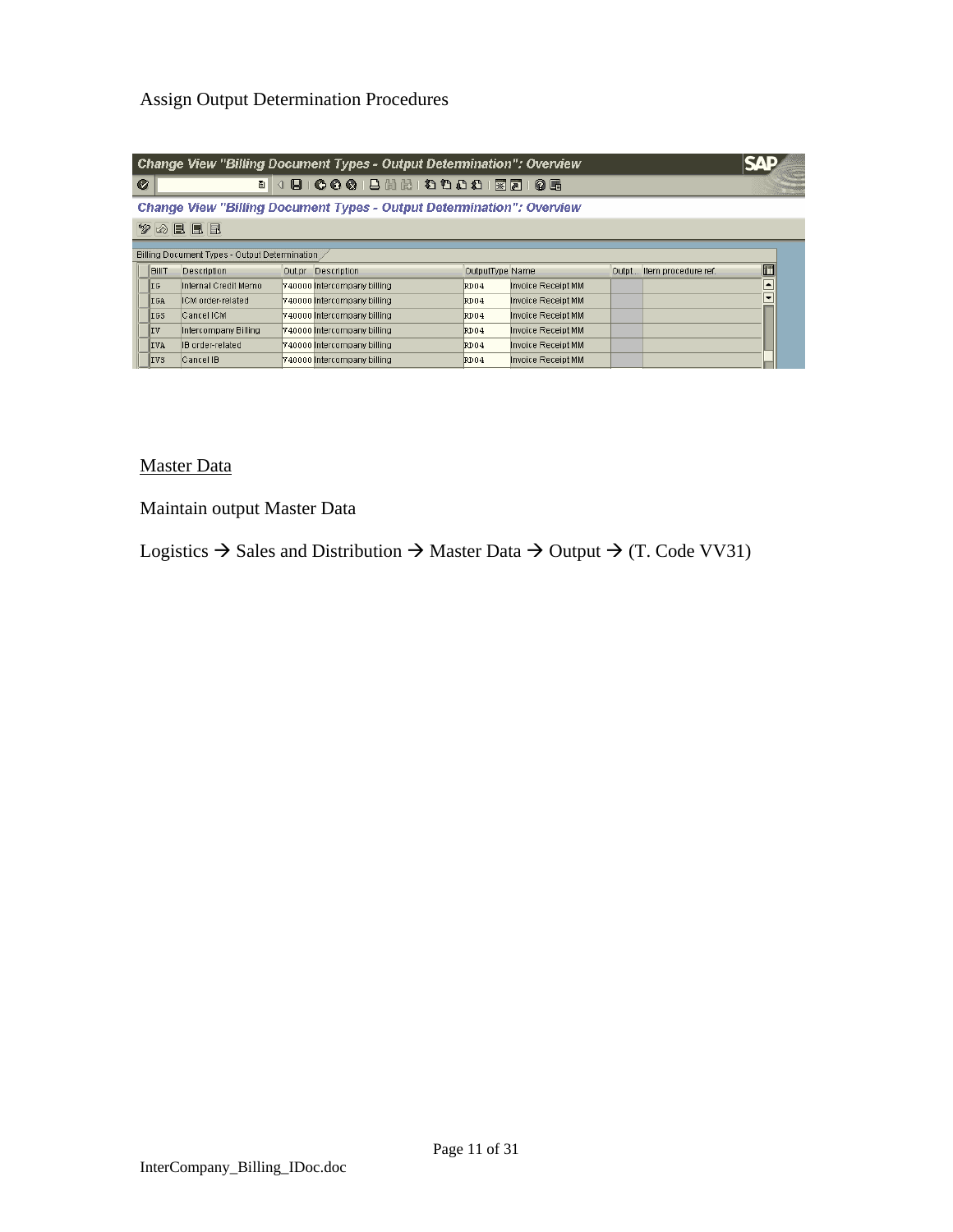### **5. Create Logical Address**

 $\overline{\text{Img: Sales and Distribution}} \rightarrow \text{Billing} \rightarrow \text{Intercompany Billing} \rightarrow \text{Automatic Position}$ Vendor Account (SAP-EDI)  $\rightarrow$  Assign vendor. (T. Code WEL1)

| Change View "EDI: View of EDILOGADR for application V3": Overview                                                                                                                                                                          |  |  |  |  |  |
|--------------------------------------------------------------------------------------------------------------------------------------------------------------------------------------------------------------------------------------------|--|--|--|--|--|
| $-9$ . Q & $12$ $-10$ $-10$ $-10$ $-10$ $-10$ $-10$ $-10$ $-10$ $-10$ $-10$ $-10$ $-10$ $-10$ $-10$ $-10$ $-10$ $-10$ $-10$ $-10$ $-10$ $-10$ $-10$ $-10$ $-10$ $-10$ $-10$ $-10$ $-10$ $-10$ $-10$ $-10$ $-10$ $-10$ $-10$<br>Ø<br>圁<br>◁ |  |  |  |  |  |
| Change View "EDI: View of EDILOGADR for application V3": Overview                                                                                                                                                                          |  |  |  |  |  |
| 多图 New entries 自日の日日日                                                                                                                                                                                                                      |  |  |  |  |  |
| $_{\rm V3}$<br>Application                                                                                                                                                                                                                 |  |  |  |  |  |
|                                                                                                                                                                                                                                            |  |  |  |  |  |
| EDI: View of EDILOGADR for application V3<br>Logical address                                                                                                                                                                               |  |  |  |  |  |
| 1180P3100<br>$\Box$                                                                                                                                                                                                                        |  |  |  |  |  |
| 11800000003100<br>$\Box$                                                                                                                                                                                                                   |  |  |  |  |  |
|                                                                                                                                                                                                                                            |  |  |  |  |  |
|                                                                                                                                                                                                                                            |  |  |  |  |  |
|                                                                                                                                                                                                                                            |  |  |  |  |  |
|                                                                                                                                                                                                                                            |  |  |  |  |  |

Logical address 1180P3100 is made of the supplying Company Code (1180) and the receiving Customer (P3100).

**Note:** If the receiving Customer is a numeric number you must add zeros between the Company code and Customer number so the Logical Address will be 14 digits. E.g if the customer number was 3100, than the logical address would have been 1180**000000**3100 as can be seen in the second line. (In our case the customer is an alpha numeric number so the second line was not necessary. It was created just for this documentation and was not saved)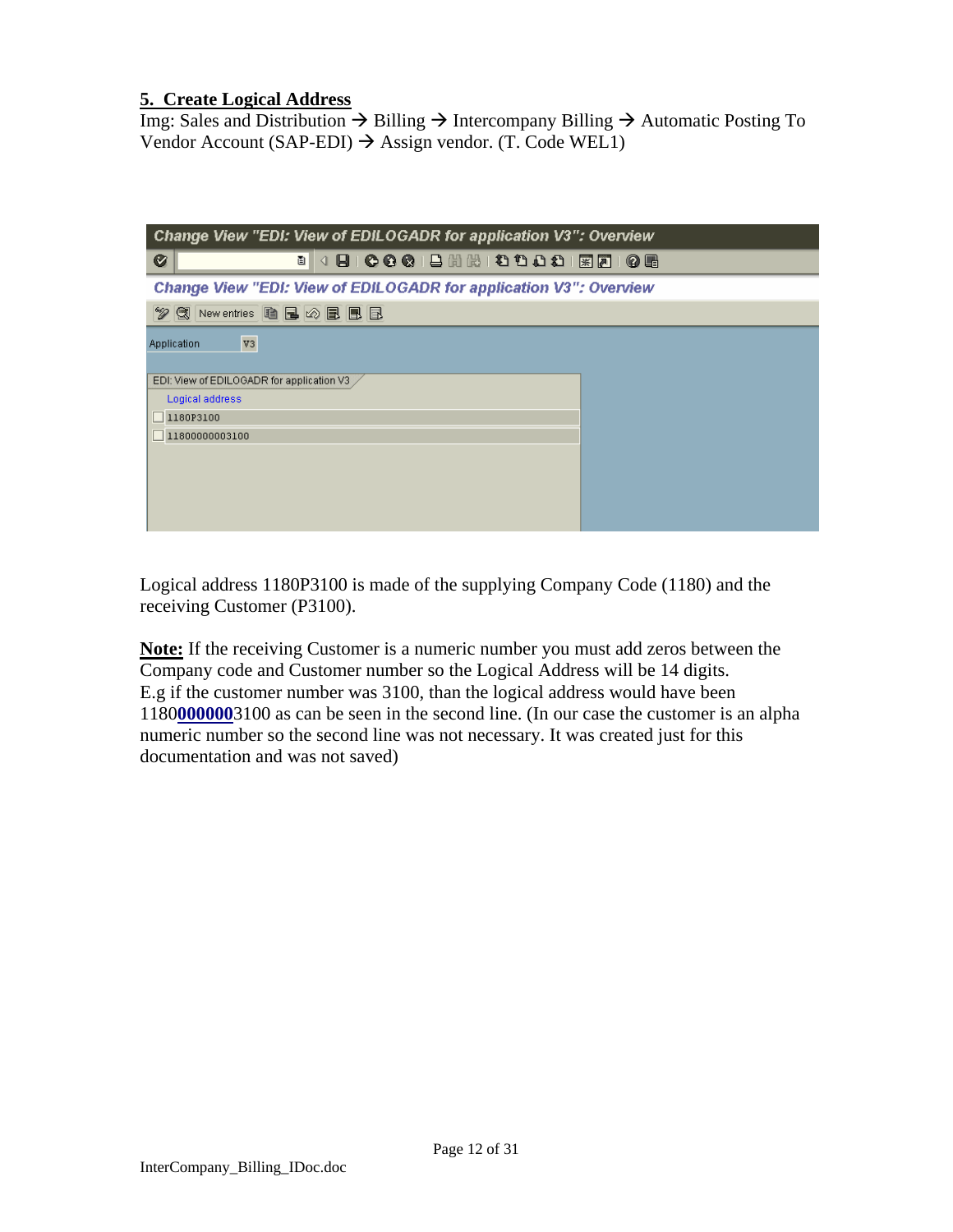The Logical address is completed when the receiving Company Code and the Vendor are entered in the detail screen.

| 므<br>Table view | Edit Goto           | Selection criteria Utilities System Help |  |                                                                  |
|-----------------|---------------------|------------------------------------------|--|------------------------------------------------------------------|
| Ø               |                     | Ò<br>◁                                   |  | 8100018820002177<br>(?) Lei                                      |
|                 |                     |                                          |  | Change View "EDI: View of EDILOGADR for application V3": Details |
| $\mathscr{D}$   | New entries   白日の日日 |                                          |  |                                                                  |
| Application     | V3                  |                                          |  |                                                                  |
|                 |                     |                                          |  |                                                                  |
| Log.addr.       | 1180P3100           |                                          |  |                                                                  |
|                 |                     |                                          |  |                                                                  |
| Destination     |                     |                                          |  |                                                                  |
|                 |                     |                                          |  |                                                                  |
|                 | Company Code        | 3100                                     |  |                                                                  |
|                 | Vendor              | <b>P1180</b>                             |  |                                                                  |
|                 |                     |                                          |  |                                                                  |
|                 |                     |                                          |  |                                                                  |

It is also necessary to activate the account assignment.

Img: Sales and Distribution  $\rightarrow$  Billing  $\rightarrow$  Intercompany Billing  $\rightarrow$  Automatic Posting To Vendor Account (SAP-EDI)  $\rightarrow$  Activate account assignment.

| 모<br>Edit Goto Selection-criteria Utilities System Help<br>Table view                                                   |
|-------------------------------------------------------------------------------------------------------------------------|
| Ø<br>ū<br>(2) UH<br>◁                                                                                                   |
| Change View "Billing document: Switch for acc. elements of IV to CO":                                                   |
| $^6\!\mathscr{D}$<br>New entries   自日  2 国  国  国  国                                                                     |
| AAIB <b>T</b><br><b>BillT</b><br>IX.<br>lF2.<br>▼<br>F5<br>I<br>ΙG<br>IX.<br>∥IGA<br> IGS<br>lIV.<br>Ix.<br><b>TITA</b> |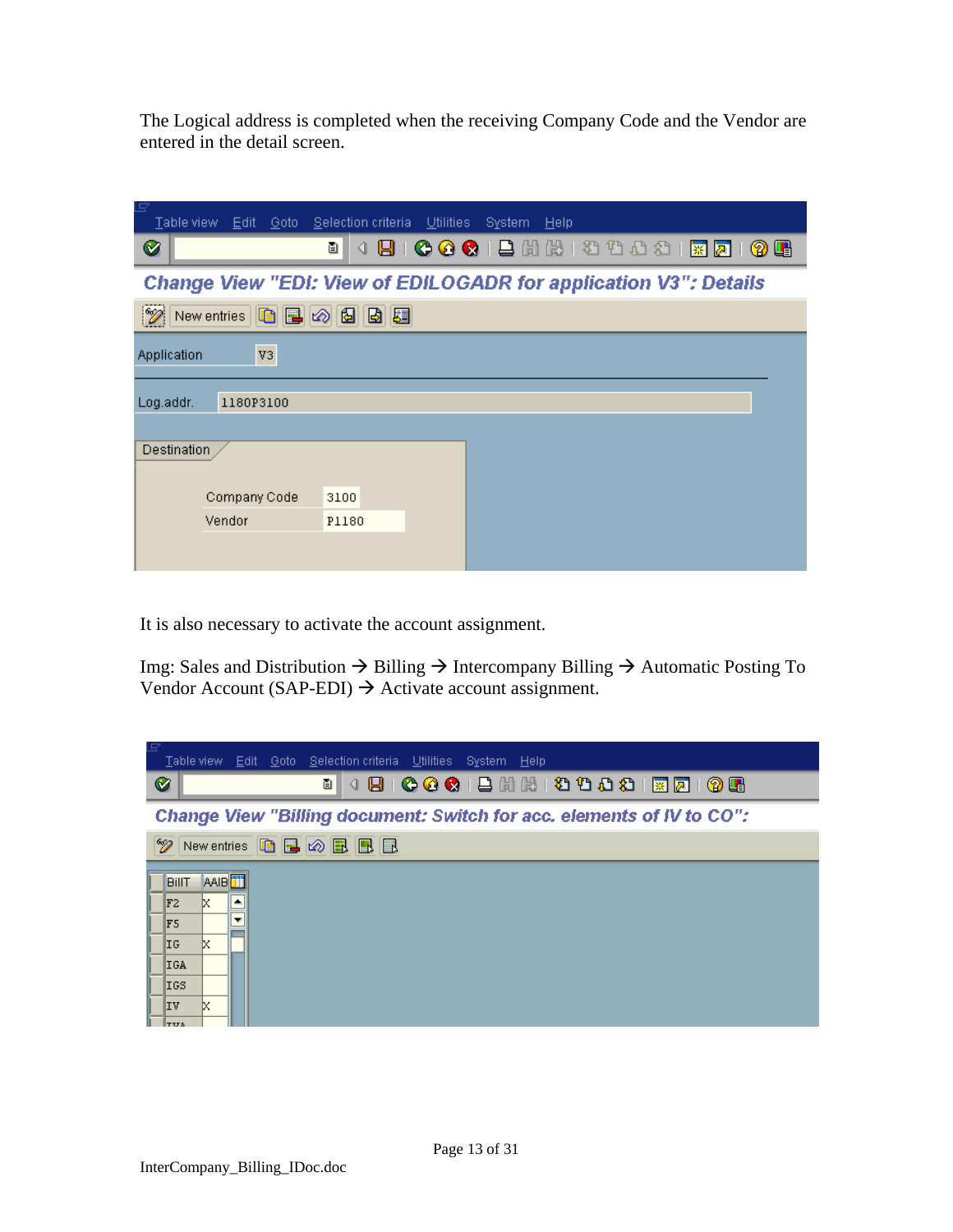#### **6. Creating a** *Partner Profile* **for both Customer & Vendor**

Tools  $\rightarrow$  Business Communication  $\rightarrow$  IDoc Basis  $\rightarrow$  Idoc  $\rightarrow$  Partner Profile (T. Code WE20)

| Partners Edit Goto Utilities<br><b>System</b>                                                                                                                                                                                                                                                      | <u>Help</u>                                                                                                                                                                                                                                                                                                                                                                                                           | 口回<br>. 10   x                                                    |
|----------------------------------------------------------------------------------------------------------------------------------------------------------------------------------------------------------------------------------------------------------------------------------------------------|-----------------------------------------------------------------------------------------------------------------------------------------------------------------------------------------------------------------------------------------------------------------------------------------------------------------------------------------------------------------------------------------------------------------------|-------------------------------------------------------------------|
| $\bullet$<br>4 H<br>画                                                                                                                                                                                                                                                                              | <b>0001868000187006</b>                                                                                                                                                                                                                                                                                                                                                                                               | <b>S</b><br>Desktop                                               |
| <b>Partner profiles</b>                                                                                                                                                                                                                                                                            |                                                                                                                                                                                                                                                                                                                                                                                                                       |                                                                   |
| 260036880                                                                                                                                                                                                                                                                                          | $\blacksquare$                                                                                                                                                                                                                                                                                                                                                                                                        |                                                                   |
| Description<br>Partner<br>$\nabla \subseteq$ Partner profiles<br>Partner type B<br><b>Bank</b><br>Partner type BP Benefits provider<br><b>D artner</b> type KU Customer<br>Partner type LI<br>Vendor<br>$\triangleright$<br>Partner type LS Logical system<br>Partner type US User (first 10 chara | Partn.number<br>Partn.type<br><b>FILE</b><br>Post processing: permitted agent<br>Classification<br>Typ<br>Agent<br>Lang.<br>Outbound parmtrs.<br>Message va MessageFu Test<br>Partn.funct. Message type<br>Г<br>П<br>П<br>$\blacktriangle$<br>$\overline{\phantom{a}}$<br>$\overline{\blacksquare}$<br>$\overline{\bullet}$<br>暗国国<br>Inbound parmtrs.<br>Message va MessageFu Test<br>Partn.funct. Message type<br>П | $\blacktriangle$                                                  |
| $\overline{\blacksquare}$                                                                                                                                                                                                                                                                          | П<br>◚<br>□<br>$\blacktriangledown$                                                                                                                                                                                                                                                                                                                                                                                   |                                                                   |
|                                                                                                                                                                                                                                                                                                    | $\overline{\blacksquare}$<br>$\overline{\mathbf{H}}$                                                                                                                                                                                                                                                                                                                                                                  | $\overline{\phantom{0}}$<br>D PLD (1) (200) <sup>P</sup> sapd OVR |
| 0000<br>$\boldsymbol{\mathcal{P}}$<br><b>B</b> Start                                                                                                                                                                                                                                               | Inbox - Outl<br>SAP Logon <b>38</b> inter Co scre <b>Partner p</b>                                                                                                                                                                                                                                                                                                                                                    | 1244502300278A00545                                               |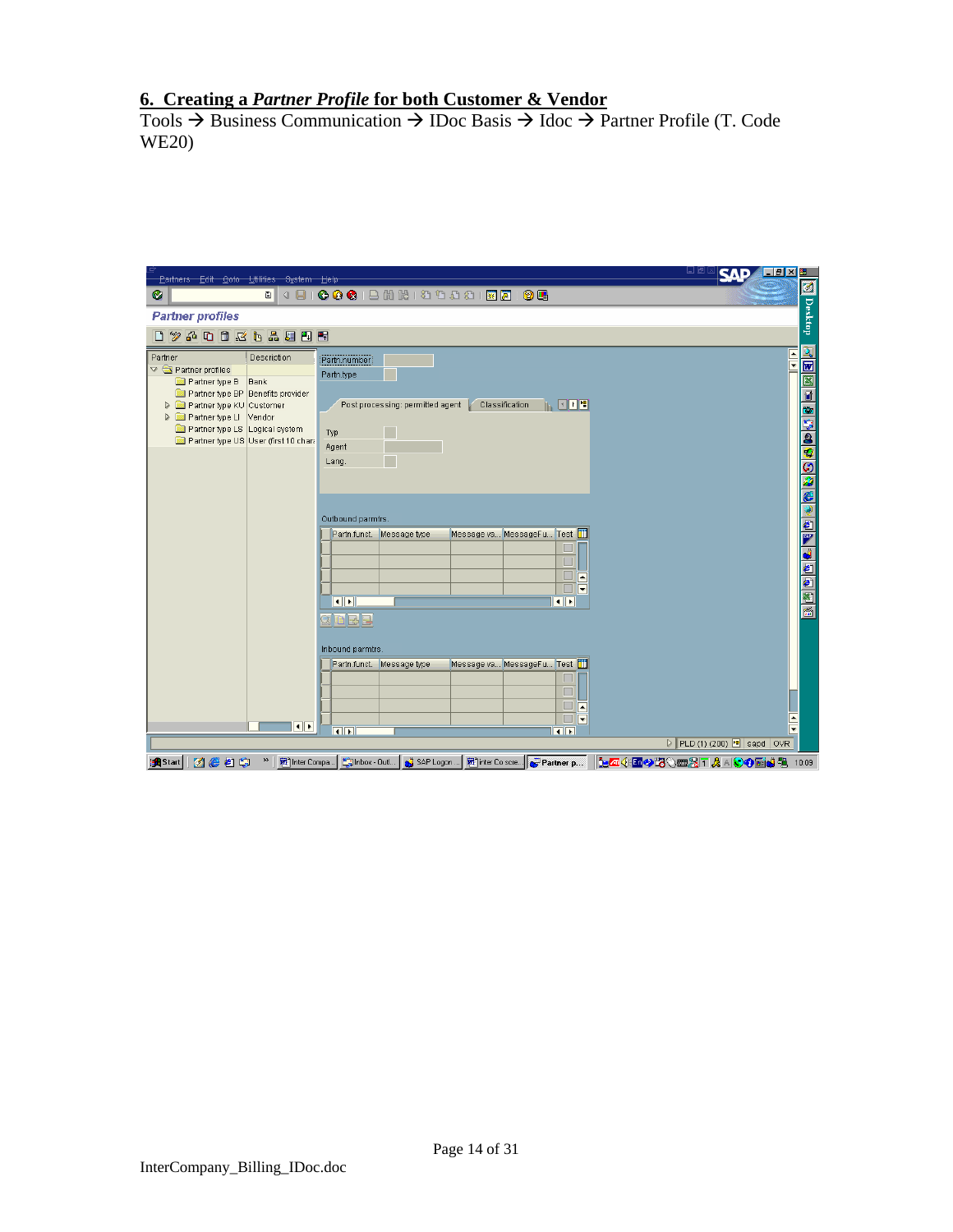### **Customer:**

Put cursor on Partner type KU and press create. Enter typ, Agent & Lang, **SAVE**

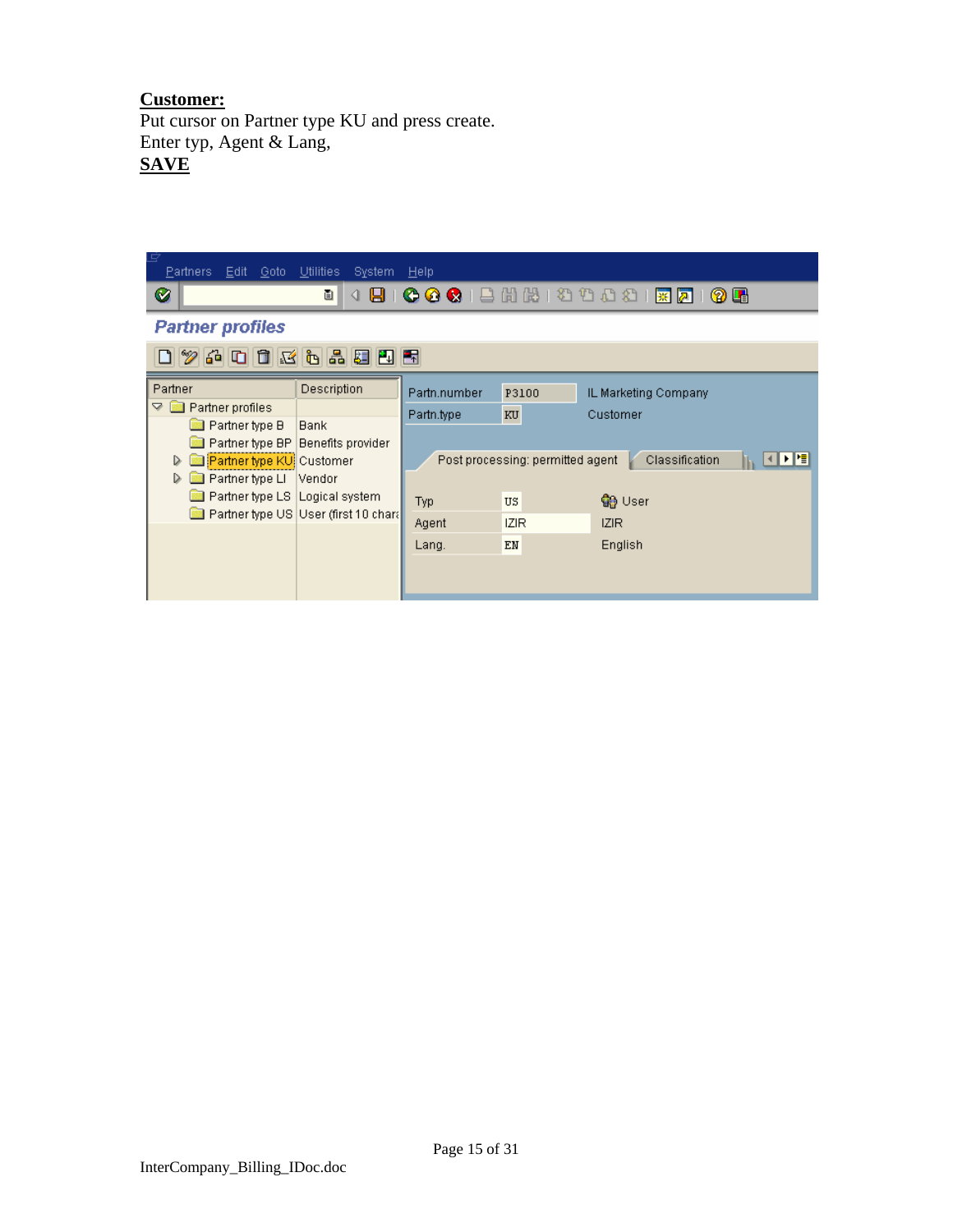The following screen will appear.

| Outbound parameters Edit Goto System Help    |                         |         |                                                |
|----------------------------------------------|-------------------------|---------|------------------------------------------------|
| Ø                                            | 画                       |         | 4 8 6 6 6 8 8 8 8 9 1 2 1 2 1 2 8 8 8 9 8      |
| <b>Partner profiles: Outbound parameters</b> |                         |         |                                                |
| $\mathscr{D}$                                |                         |         |                                                |
| Partn.number                                 | P3100                   |         | IL Marketing Company                           |
| Partn.type                                   | KU                      |         | Customer                                       |
| Partn.funct.                                 |                         |         |                                                |
| 봏<br>Message type                            | $\overline{\mathbb{E}}$ |         |                                                |
| Message code                                 |                         |         |                                                |
| Message function                             |                         |         | Test $\Box$                                    |
|                                              |                         |         |                                                |
| Post processing: permitted agent             |                         |         | <b>THE</b><br>EDI standard<br><b>Telephony</b> |
|                                              |                         |         |                                                |
| Receiver port                                | $\overline{\mathbb{R}}$ |         |                                                |
| Output mode                                  |                         |         |                                                |
| ◯ Transfer IDoc immed.                       |                         |         | ◯ Start subsystem<br>Output mode               |
| Collect IDocs                                |                         | $\circ$ | Do not start subsystem                         |
|                                              |                         |         |                                                |
| IDoc type                                    |                         |         |                                                |
| Basic type                                   | $\overline{\mathbb{R}}$ |         |                                                |
| Extension                                    |                         |         |                                                |
| View                                         |                         |         |                                                |
| Syntax check V                               |                         |         |                                                |
| Seg. release in IDoc type                    |                         |         |                                                |
|                                              |                         |         |                                                |
|                                              |                         |         |                                                |
|                                              |                         |         |                                                |

Enter the following data in the appropriate fields:

| <b>BP</b>       |
|-----------------|
| <b>INVOIC</b>   |
| FI              |
| A000000001      |
| <b>INVOIC01</b> |
|                 |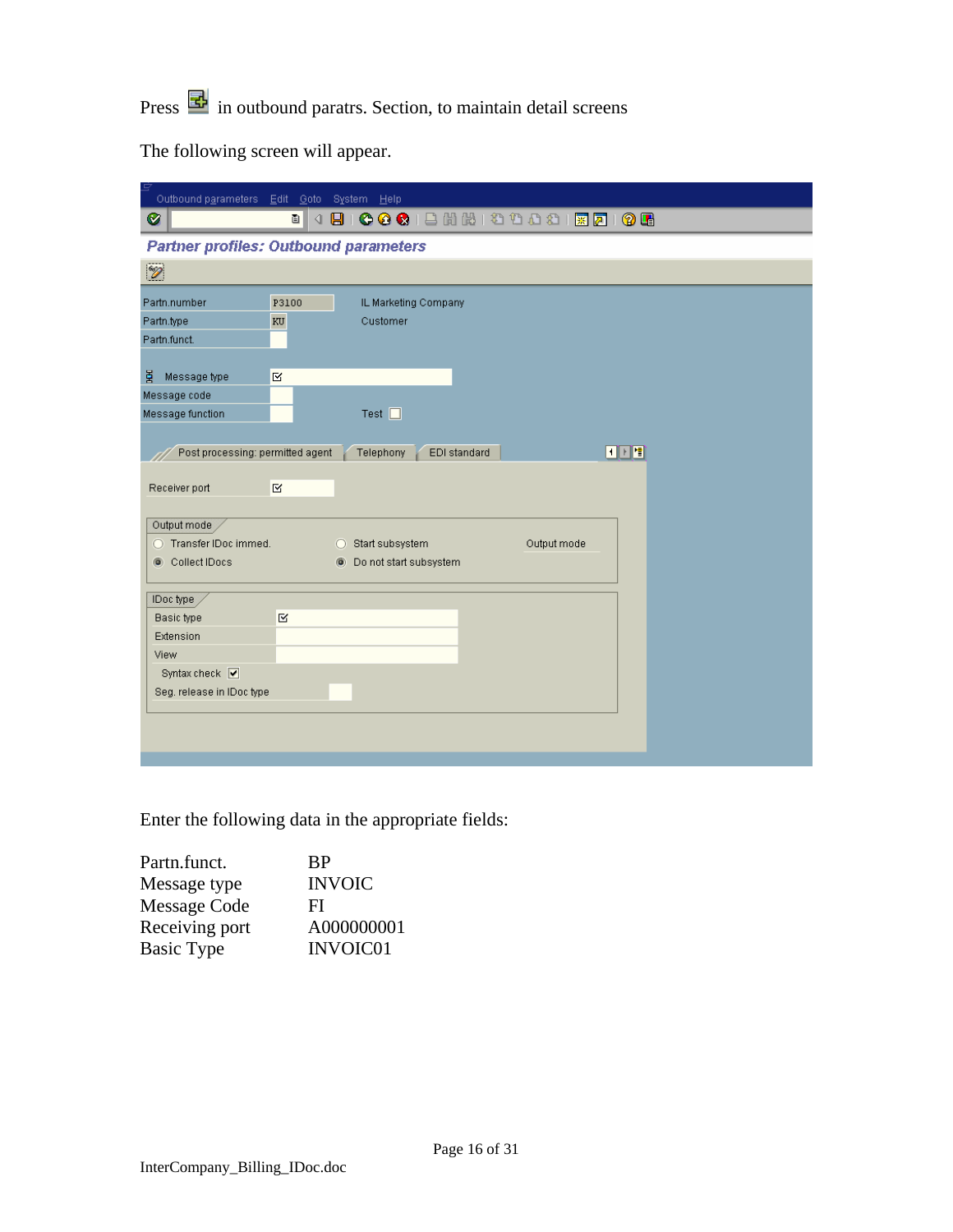| Outbound parameters Edit Goto System Help                                                |                                               |                          |                                                                                                                                                                                                                                             |  |
|------------------------------------------------------------------------------------------|-----------------------------------------------|--------------------------|---------------------------------------------------------------------------------------------------------------------------------------------------------------------------------------------------------------------------------------------|--|
| Ø                                                                                        | e I                                           | 4 B                      | <b>606</b>   8 H H H H 2 T 1 O H <b>H</b> 2 H H 2 H                                                                                                                                                                                         |  |
| <b>Partner profiles: Outbound parameters</b>                                             |                                               |                          |                                                                                                                                                                                                                                             |  |
| $\mathscr{D}$                                                                            |                                               |                          |                                                                                                                                                                                                                                             |  |
| Partn.number                                                                             | P3100                                         | IL Marketing Company     |                                                                                                                                                                                                                                             |  |
| Partn.type                                                                               | KU                                            | Customer                 |                                                                                                                                                                                                                                             |  |
| Partn.funct.                                                                             | BP                                            | <b>Bill-to party</b>     |                                                                                                                                                                                                                                             |  |
| 봋<br>Message type                                                                        | INVOIC                                        |                          | Invoice / billing document                                                                                                                                                                                                                  |  |
| Message code                                                                             | FI                                            |                          |                                                                                                                                                                                                                                             |  |
| Message function                                                                         |                                               | Test $\Box$              |                                                                                                                                                                                                                                             |  |
| Outbound options<br>Receiver port<br>PacketSize<br>Output mode<br>◯ Transfer IDoc immed. | Message Control<br>A000000001<br>$\mathbf{1}$ | <b>Transactional RFC</b> | Tele $\left[\begin{matrix} 1 \\ 1 \end{matrix}\right]$ $\left[\begin{matrix} 1 \\ 1 \end{matrix}\right]$ $\left[\begin{matrix} 2 \\ 1 \end{matrix}\right]$<br>Post processing: permitted agent<br>Inter Company Billing<br>Output mode<br>4 |  |
| Collect IDocs                                                                            |                                               |                          |                                                                                                                                                                                                                                             |  |
| IDoc type                                                                                |                                               |                          |                                                                                                                                                                                                                                             |  |
| Basic type                                                                               | INVOICO1                                      |                          | Invoice/Billing document                                                                                                                                                                                                                    |  |
| Extension                                                                                |                                               |                          |                                                                                                                                                                                                                                             |  |
| View                                                                                     |                                               |                          |                                                                                                                                                                                                                                             |  |
| Syntax check $\boxed{\blacktriangledown}$                                                |                                               |                          |                                                                                                                                                                                                                                             |  |
| Seg. release in IDoc type                                                                |                                               |                          |                                                                                                                                                                                                                                             |  |
|                                                                                          |                                               |                          |                                                                                                                                                                                                                                             |  |
|                                                                                          |                                               |                          |                                                                                                                                                                                                                                             |  |

Press enter and the screen will change to the following:

Enter PaketSize 1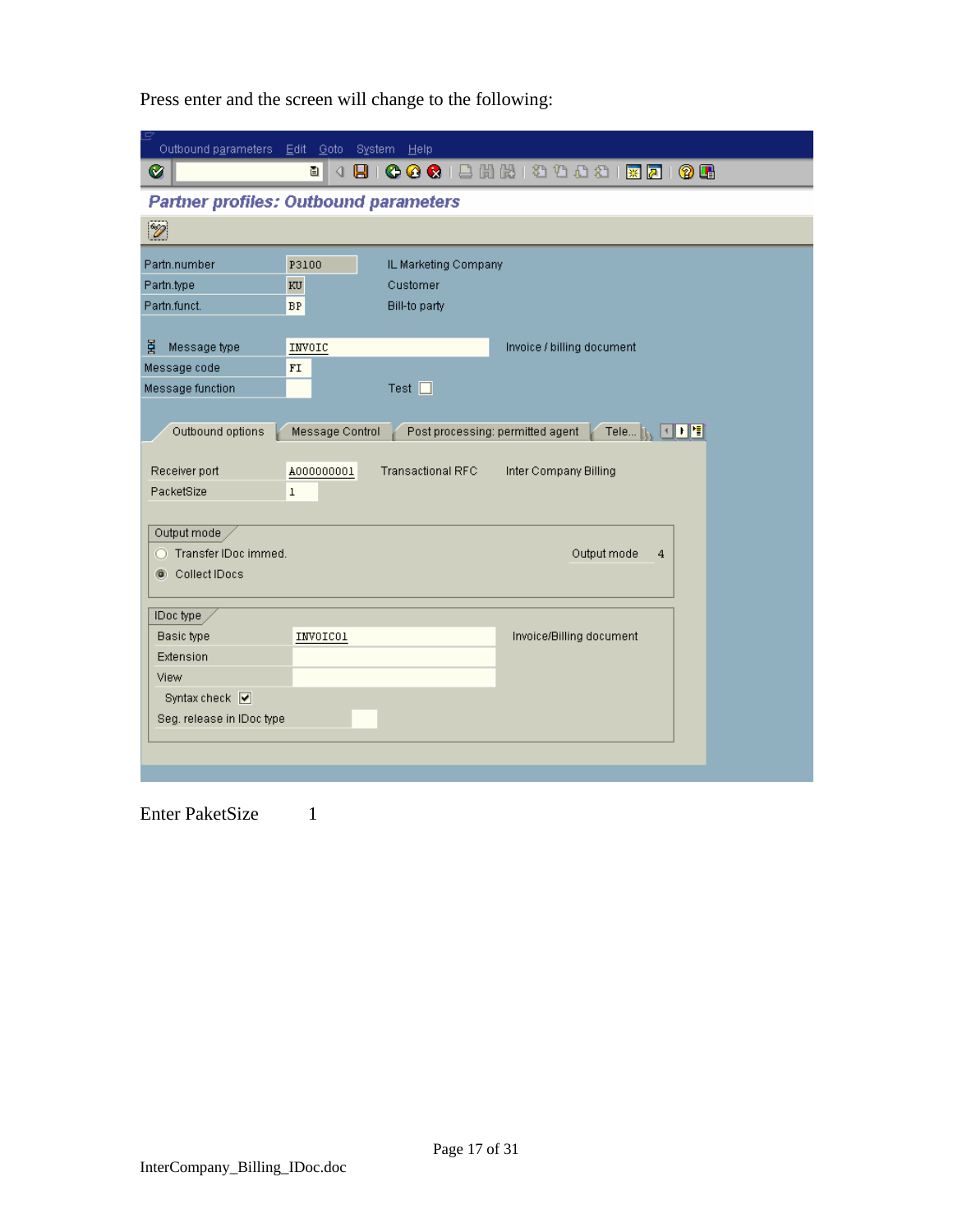Go to the Message Control tab press  $\mathbb{E}_{a}$  and enter the data as specified in the following screen

| پ                                                                                                 | Outbound parameters Edit Goto System Help                                                                                                                                       |
|---------------------------------------------------------------------------------------------------|---------------------------------------------------------------------------------------------------------------------------------------------------------------------------------|
| Ø                                                                                                 | 4 B   C Q Q   B H H H 2 D D D H <mark>R 2</mark>   Q B<br>圁                                                                                                                     |
|                                                                                                   | <b>Partner profiles: Outbound parameters</b>                                                                                                                                    |
| $\mathscr{D}$                                                                                     |                                                                                                                                                                                 |
| Partn.number<br>Partn.type<br>Partn.funct.                                                        | P3100<br>IL Marketing Company<br>Customer<br>KU<br>$BP$ $\bigcirc$<br>Bill-to party                                                                                             |
| 훜<br>Message type<br>Message code                                                                 | Invoice / billing document<br>INVOIC<br>FI                                                                                                                                      |
| Message function<br>Outbound options<br>Application:<br>œ,<br>Message type:<br>Process code:<br>τ | Test $\Box$<br><b>FFFF</b><br>Message Control<br>Post processing: permitted agent<br>Tele In<br>V3 : Billing<br>RD04 : Invoice Receipt MM<br>SD08 : INVOIC: Internal allocation |
| <b>Application</b><br>lм3<br>RD04<br>$\overline{\mathbf{1}}$ $\mathbf{1}$<br>國国                   | $\blacksquare$<br>Message type<br>Change<br>Process code<br>П<br>SD <sub>08</sub><br>$\overline{\phantom{a}}$<br>                                                               |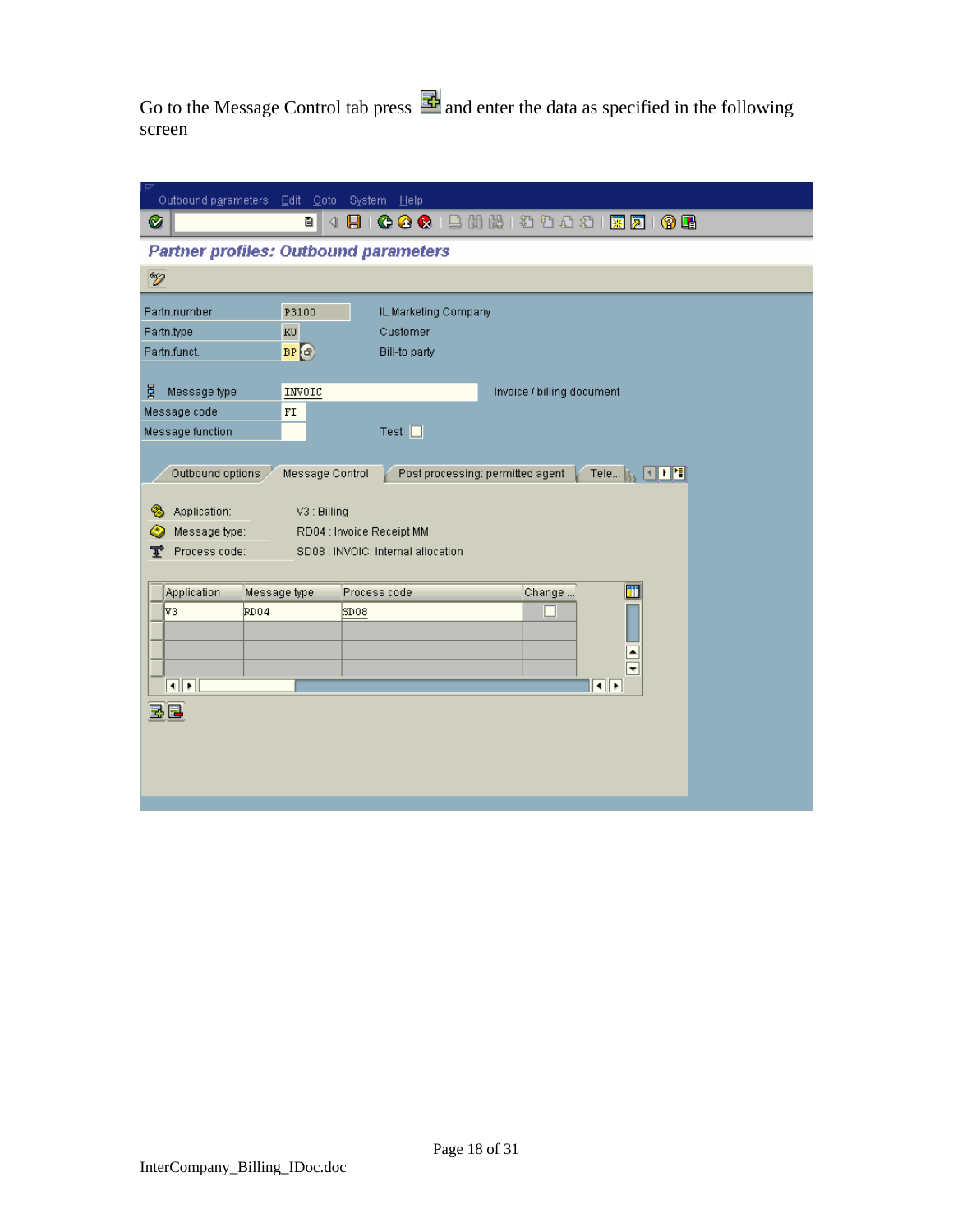You can repeat the process for cases where invoice verification is done against purchase order. in this case enter MM in "message code field.

| Partner profiles: Inbound parameters |        |                   | <b>B 4 B C C C B B B B O B B O B B C B</b> |  |
|--------------------------------------|--------|-------------------|--------------------------------------------|--|
|                                      |        |                   |                                            |  |
| $\mathscr{D}$                        |        |                   |                                            |  |
| Partn.number                         | P1180  | Israel Mfg. Plant |                                            |  |
| Partn.type                           | LI     | Vendor            |                                            |  |
| Partn.funct.                         |        |                   |                                            |  |
| ы<br>Message type                    | INVOIC |                   | Invoice / billing document                 |  |
| Message code                         | FI     |                   |                                            |  |
| Message function                     |        | Test <sup>1</sup> |                                            |  |
| Process code<br>Syntax check v       | INVF   |                   | INVOIC FI Invoice receipt (Fin             |  |
| Processing by function module        |        |                   |                                            |  |
| Trigger by background program<br>n   |        |                   |                                            |  |
| Trigger immediately<br>ø.            |        |                   |                                            |  |
|                                      |        |                   |                                            |  |
|                                      |        |                   |                                            |  |
|                                      |        |                   |                                            |  |
|                                      |        |                   |                                            |  |

As you can see the only difference between the FI & MM invoice is in the message code and output type.

NOTE: You cannot use output type RD04 again therefore you must copy it in customizing to another output type (in this case RD00)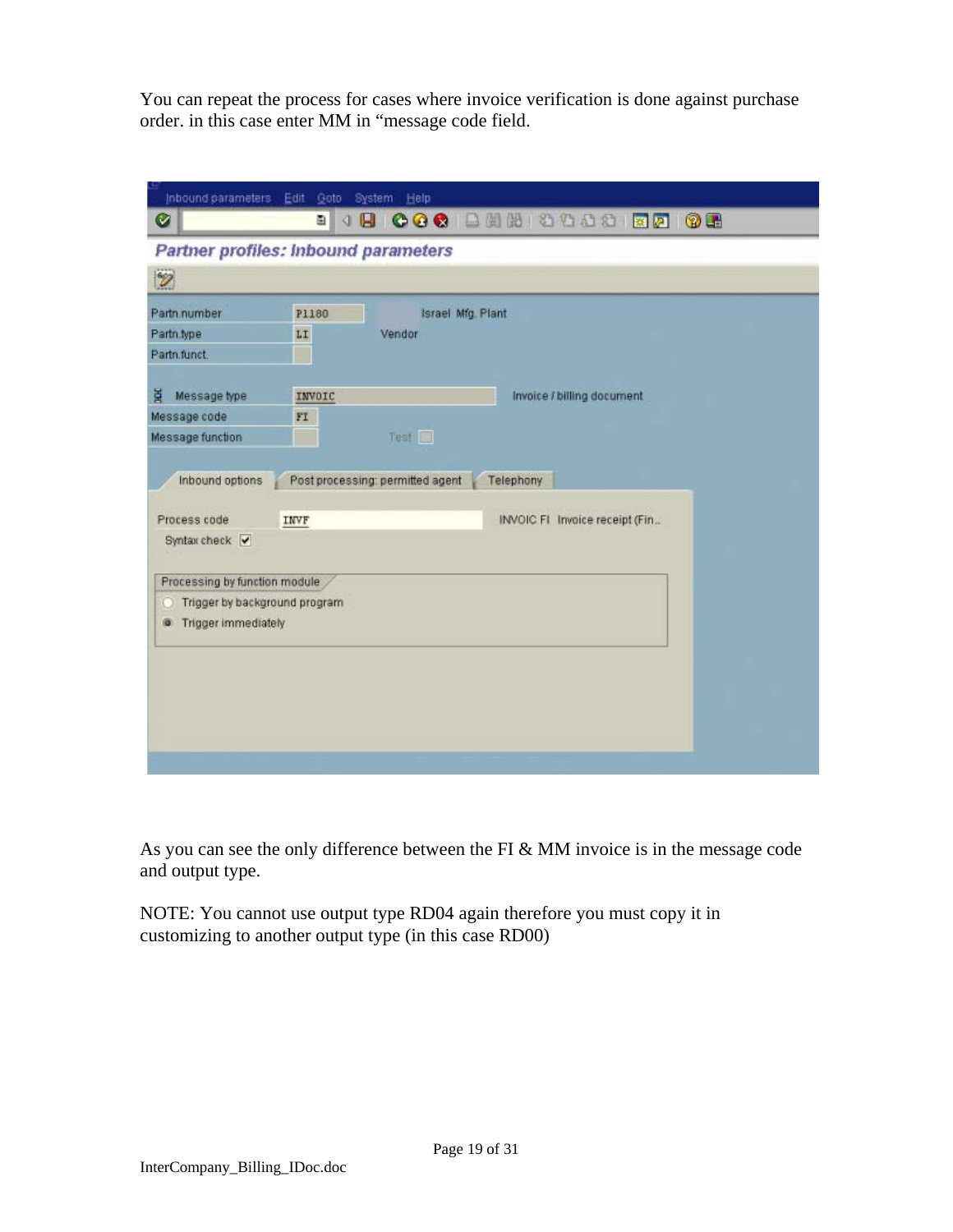# **Vendor**

Follow the same procedures but maintain the inbound paratrs. Screen as follows:

| Inbound parameters Edit Goto System Help    |                        |                                  |                                               |  |  |  |  |  |
|---------------------------------------------|------------------------|----------------------------------|-----------------------------------------------|--|--|--|--|--|
| Ø                                           | 圁                      |                                  | 4 B   C G C   B H H H + 2 D D 2   K 2 B + 3 B |  |  |  |  |  |
| <b>Partner profiles: Inbound parameters</b> |                        |                                  |                                               |  |  |  |  |  |
| $\mathscr{D}$                               |                        |                                  |                                               |  |  |  |  |  |
| Partn.number                                | <b>P1180</b>           | Israel Mfg. Plant                |                                               |  |  |  |  |  |
| Partn.type                                  | $\mathbf{L}\mathbf{I}$ | Vendor                           |                                               |  |  |  |  |  |
| Partn.funct.                                |                        |                                  |                                               |  |  |  |  |  |
| 봋<br>Message type                           | INVOIC                 |                                  | Invoice / billing document                    |  |  |  |  |  |
| Message code                                | FI                     |                                  |                                               |  |  |  |  |  |
| Message function                            |                        | Test $\Box$                      |                                               |  |  |  |  |  |
|                                             |                        |                                  |                                               |  |  |  |  |  |
| Inbound options                             |                        | Post processing: permitted agent | Telephony                                     |  |  |  |  |  |
| Process code                                | INVF                   |                                  | INVOIC FI Invoice receipt (Fin                |  |  |  |  |  |
| Syntax check $\boxed{\blacktriangledown}$   |                        |                                  |                                               |  |  |  |  |  |
|                                             |                        |                                  |                                               |  |  |  |  |  |
| Processing by function module               |                        |                                  |                                               |  |  |  |  |  |
| Trigger by background program<br>O          |                        |                                  |                                               |  |  |  |  |  |
| • Trigger immediately                       |                        |                                  |                                               |  |  |  |  |  |
|                                             |                        |                                  |                                               |  |  |  |  |  |
|                                             |                        |                                  |                                               |  |  |  |  |  |
|                                             |                        |                                  |                                               |  |  |  |  |  |
|                                             |                        |                                  |                                               |  |  |  |  |  |
|                                             |                        |                                  |                                               |  |  |  |  |  |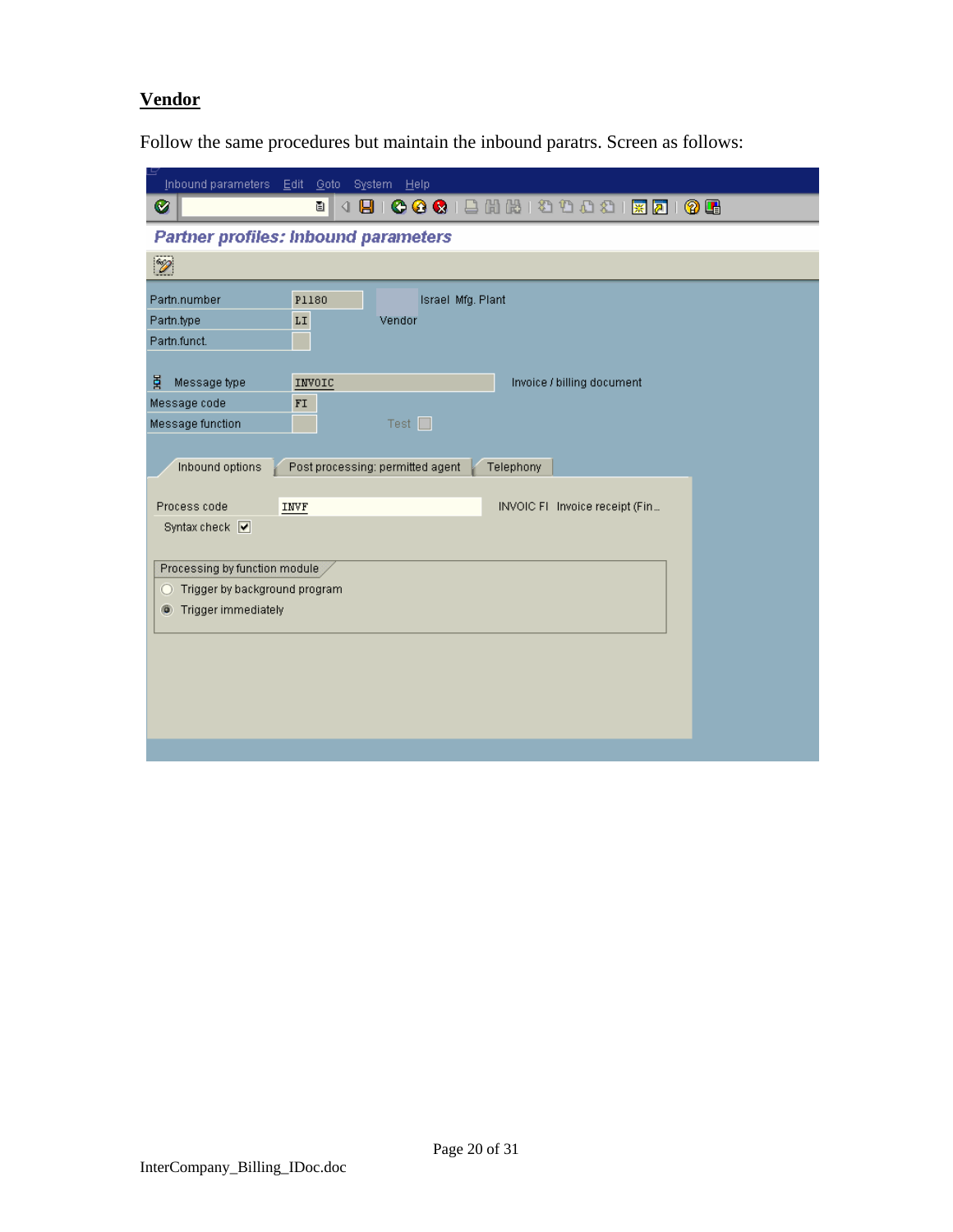| Partner profiles: Inbound parameters                      |              |                                  |                               | SΔ                         |
|-----------------------------------------------------------|--------------|----------------------------------|-------------------------------|----------------------------|
| Ø                                                         |              |                                  |                               |                            |
| Partner profiles: Inbound parameters                      |              |                                  |                               |                            |
| 岁                                                         |              |                                  |                               |                            |
| Partn.number                                              | <b>P1180</b> | Israel Mfg Plant                 |                               |                            |
| Partn.type.<br>Partn funct                                | LI           | Vendor                           |                               |                            |
| Message type                                              | INVOIC       |                                  | Invoice / billing document    |                            |
| Message code                                              | MM           |                                  |                               |                            |
| <b>Message function</b>                                   |              | Test                             |                               |                            |
| Inbound options                                           |              | Post processing: permitted agent | Telephony                     |                            |
| Process code                                              | INVM         |                                  | INVOIC MM Invoice Verificatio |                            |
| Syntax check                                              |              |                                  |                               |                            |
| Processing by function module                             |              |                                  |                               |                            |
| Trigger by background program<br>Trigger immediately<br>۰ |              |                                  |                               |                            |
|                                                           |              |                                  |                               |                            |
|                                                           |              |                                  |                               |                            |
|                                                           |              |                                  |                               |                            |
|                                                           |              |                                  |                               |                            |
|                                                           |              |                                  |                               |                            |
|                                                           |              |                                  |                               |                            |
|                                                           |              |                                  |                               |                            |
|                                                           |              |                                  |                               |                            |
|                                                           |              |                                  |                               | D PLD (1) (200) * sapd OVR |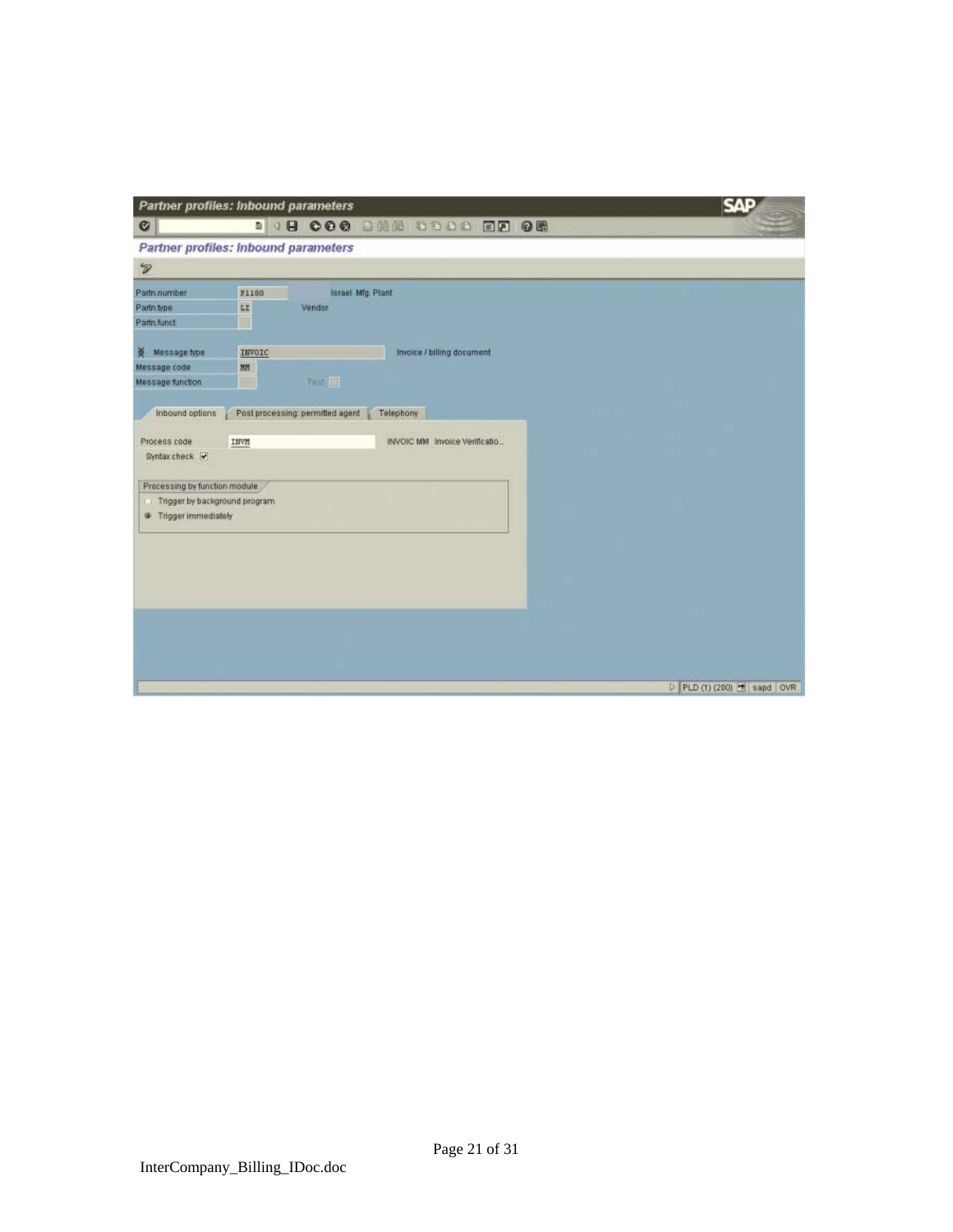### FI CUSTOMIZING

Financial Accounting  $\rightarrow$  Accounts Receivable and Accounts Payable  $\rightarrow$  Business Transactions  $\rightarrow$  Incoming Invoices/Credit Memos  $\rightarrow$  EDI  $\rightarrow$  Enter Program Parameters for EDI Incoming Invoice (T. Code OBCE)

|   | Table view                                    | Edit<br>Goto |   |  | Selection criteria Utilities System Help |      |                          |  |  |  |  |
|---|-----------------------------------------------|--------------|---|--|------------------------------------------|------|--------------------------|--|--|--|--|
| Ø |                                               |              | Ò |  | 4 B I C O Q I B H H 2                    |      |                          |  |  |  |  |
|   | Change View "EDI-INVOIC: Program Parameters": |              |   |  |                                          |      |                          |  |  |  |  |
|   | 3 New entries 0 国 2 国 国 国<br>$\frac{6}{2}$    |              |   |  |                                          |      |                          |  |  |  |  |
|   |                                               |              |   |  |                                          |      |                          |  |  |  |  |
|   | Partn.type                                    | Description  |   |  | PartnerNo                                | CoCd | ij                       |  |  |  |  |
|   | LΙ                                            | Mendor       |   |  | P1180                                    | 3100 | ▲                        |  |  |  |  |
|   | LΙ                                            | Nendor       |   |  | P1180                                    | 3255 | $\overline{\phantom{0}}$ |  |  |  |  |
|   | IJΙ                                           | Nendor       |   |  | P3255                                    | 1180 |                          |  |  |  |  |
|   |                                               |              |   |  |                                          |      |                          |  |  |  |  |

Make sure to maintain posting types, tax code and invoice doc.type. Use KR when not using purchase order & RE when using purchase order.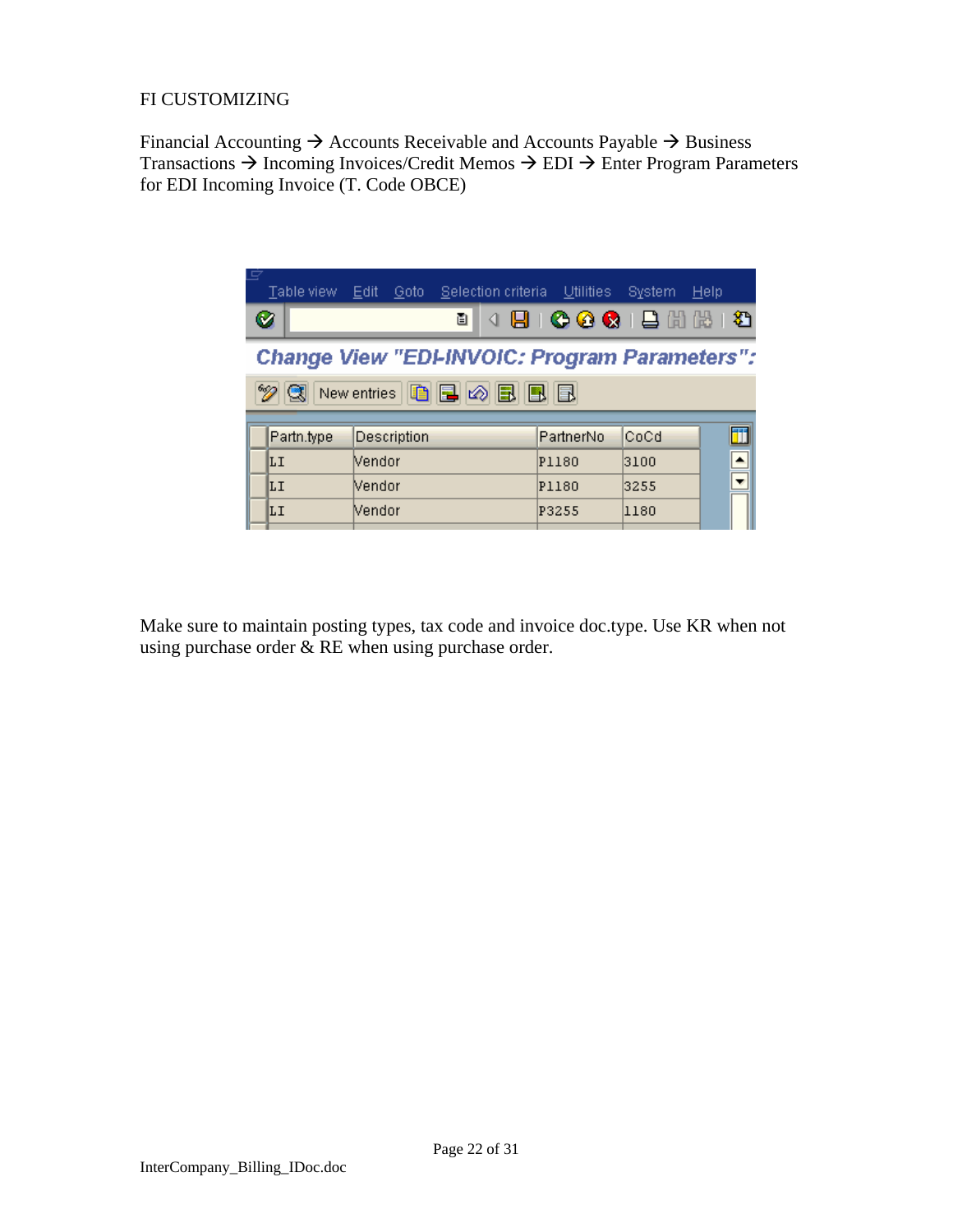# Details

| P<br>Table view<br>Edit              | Selection criteria<br>Goto<br>Utilities<br><b>System</b><br>Help. |
|--------------------------------------|-------------------------------------------------------------------|
| Ø                                    | C G C I B H H H O O O O I R 2 I<br>ū<br>Ы<br>(?) UB<br>◁          |
|                                      | Change View "EDI-INVOIC: Program Parameters": Details             |
| $^\circ\!\mathscr{D}$<br>New entries | 电国内日日日                                                            |
| Partn.type<br>LI                     | Vendor                                                            |
| Partn.number                         | <b>P1180</b>                                                      |
| Company Code<br>3100                 |                                                                   |
|                                      |                                                                   |
| Indicators for the transfer          |                                                                   |
| Park document $\Box$                 |                                                                   |
| Calculate tax $\Box$                 |                                                                   |
| Tax jur.code transf                  |                                                                   |
| .Header surch,/disc $\Box$           | ltem surch./disc                                                  |
| $BDC$ sess $\Box$                    | Process BI sess.imm                                               |
|                                      |                                                                   |
| Posting details                      |                                                                   |
| G/L db.pstg ky                       | Invoice doc.type<br>40<br>KR                                      |
| G/L cr.pstng ky                      | Cred.memo doc.type<br>50<br>KG                                    |
| Vend.deb.pstng ky                    | Debit clearing acct<br>21                                         |
| Vend.cred.pstng ky                   | Credit clearing acct<br>31                                        |
| Tax-ex.tax code                      | 10                                                                |
|                                      |                                                                   |
| Standard unit of measure             |                                                                   |
| Standard unit                        |                                                                   |
|                                      |                                                                   |

# Assign Company Code for EDI Incoming Invoice

|                                      |           | Table view Edit Goto Selection criteria Utilities System Help          |  |  |  |  |  |  |
|--------------------------------------|-----------|------------------------------------------------------------------------|--|--|--|--|--|--|
| Ø                                    |           | <b>4 8 6 6 6 1 8 1 8 1 8 1 8 1 8 1 8 7 1 8 8 1</b><br>圁                |  |  |  |  |  |  |
|                                      |           | Change View "EDI: Assign Name in the Invoice <-> Company Code": Overvi |  |  |  |  |  |  |
| <sup>2</sup> New entries G B B B B B |           |                                                                        |  |  |  |  |  |  |
|                                      |           |                                                                        |  |  |  |  |  |  |
| Partn.type                           | PartnerNo | CoCd<br>Complcode name in the invoice                                  |  |  |  |  |  |  |
|                                      | P1180     |                                                                        |  |  |  |  |  |  |
|                                      |           |                                                                        |  |  |  |  |  |  |

By leaving the field CoCD blank, all company codes are available.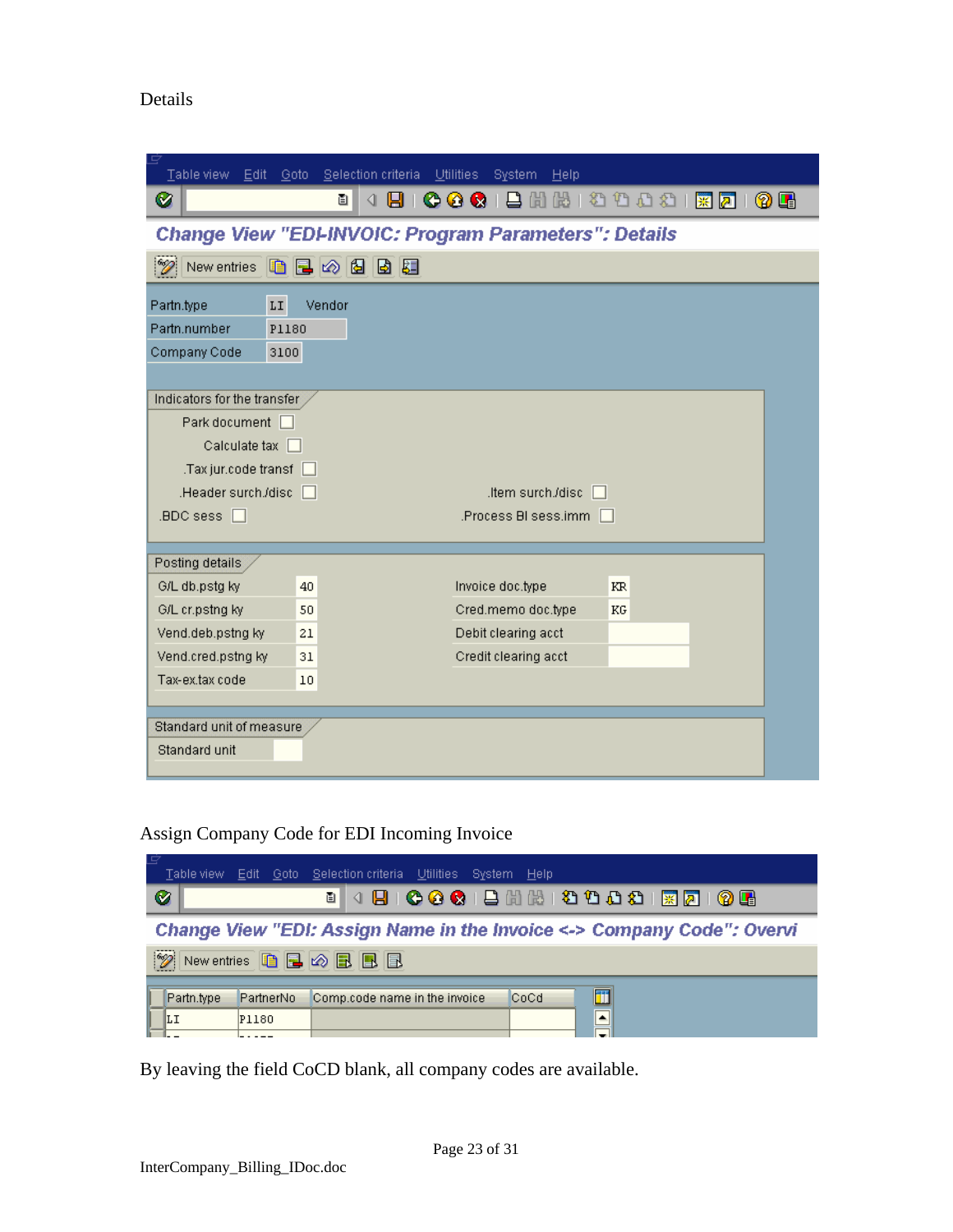Assign G/L Accounts for EDI Procedures (T. Code OBCB)

| □ Determine Work Area: Entry        |       |
|-------------------------------------|-------|
| Partn.type                          | LI(3) |
| Partn.number                        | P1180 |
| Company code                        | 3100  |
|                                     |       |
| ×<br>Further select cond.<br>Append |       |

 $P1180 = V$ endor

3100 = Company Code of receiving company (of customer)

| Table view                                                                                             | Edit Goto Selection-criteria Utilities System<br><b>Help</b> |
|--------------------------------------------------------------------------------------------------------|--------------------------------------------------------------|
| Ø                                                                                                      | 8.000.8.8.8.3<br>ū<br>◁                                      |
|                                                                                                        | <b>Change View "FI-EDI: G/L Accounts": Details</b>           |
| 99<br>New entries $\begin{array}{ c c c }\n\hline\n\bullet & \bullet & \bullet & \bullet\n\end{array}$ | 153 K.J                                                      |
| Partn.type                                                                                             | LI Vendor                                                    |
| Partn.number                                                                                           | <b>P1180</b>                                                 |
| Company Code                                                                                           | 3100                                                         |
| Goods/services no.                                                                                     | $\star$                                                      |
|                                                                                                        |                                                              |
| Goods/services number details                                                                          |                                                              |
| Goods/serv ID text                                                                                     | inter-comp. IDOC                                             |
| G/L account no.                                                                                        | 20310                                                        |
| Company Code                                                                                           | 3100                                                         |
|                                                                                                        |                                                              |

NOTE:

G/L account should not be connected to CO.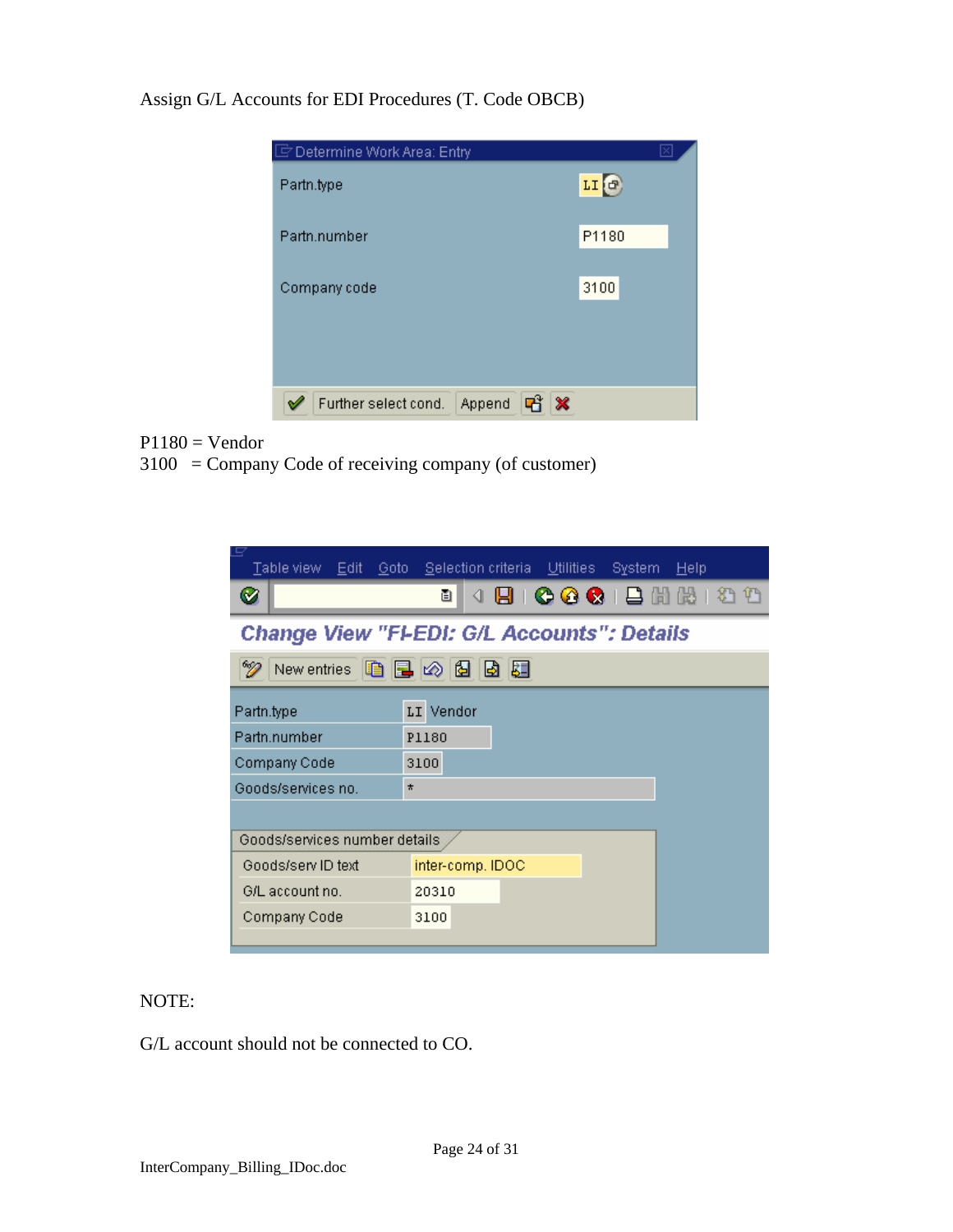Assign Tax Codes for EDI Procedures (T.Code OBCD)

It is necessary to match the output tax from the sales order to the input tax.

Tax type  $=$  Output Tax<br>Tx  $=$  Input Tax  $=$  Input Tax

|                                                          |            | Table view Edit Goto Selection criteria Utilities System Help |          |          |        |     |  |           |                                                                        |
|----------------------------------------------------------|------------|---------------------------------------------------------------|----------|----------|--------|-----|--|-----------|------------------------------------------------------------------------|
| Ø                                                        |            |                                                               | ū<br>◁   | Ч        |        |     |  |           | <b>COCIEHHTODOSINAI</b><br>(?) [B]                                     |
|                                                          |            |                                                               |          |          |        |     |  |           | Change View "EDI: Conversion of External Tax Rate <-> Tax Code": Overv |
| $^6\!\mathscr{D}$<br>New entries <b>Q</b> Q Q <b>B</b> B |            |                                                               |          |          |        |     |  |           |                                                                        |
|                                                          |            |                                                               |          |          |        |     |  |           |                                                                        |
|                                                          | Partn.type | PartnerNo                                                     | Tax type | Tax rate | Cty Tx |     |  |           |                                                                        |
|                                                          | IJI        | P1180                                                         | loo.     | 10       |        | 10  |  |           |                                                                        |
|                                                          | IJІ        | P1180                                                         | 10       | 10       |        | 11  |  | $\bullet$ |                                                                        |
|                                                          | LI         | P1180                                                         | 98.      | Ю        |        | 199 |  |           |                                                                        |
|                                                          | IJΙ        | P3255                                                         | loo.     | 10       |        | 10  |  |           |                                                                        |
|                                                          | LI         | P3255                                                         | 101      | 10       |        | 11  |  |           |                                                                        |
|                                                          | IJ         | P3255                                                         | 98       | Ю        |        | 199 |  |           |                                                                        |
|                                                          |            |                                                               |          |          |        |     |  |           |                                                                        |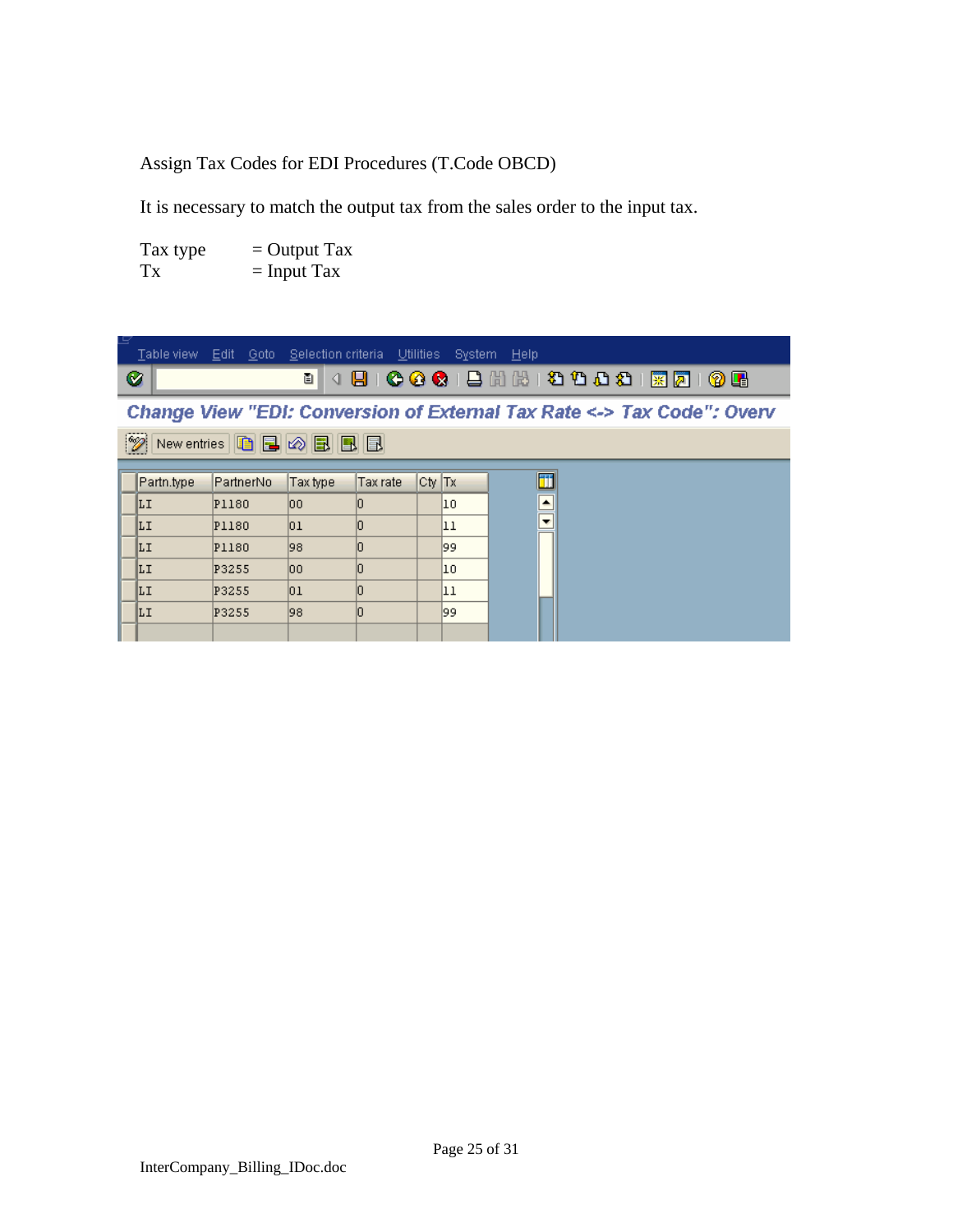Accounting  $\rightarrow$  Financial Accounting  $\rightarrow$  General Ledger  $\rightarrow$  Master Records  $\rightarrow$  Individual Processing  $\rightarrow$  Centrally (T.Code FS00)

| 罗门<br>5 2 5 1<br>$\blacksquare$<br>Edit financial statement version Edit set Edit cost element<br>昭<br>33075<br>$& 2$ D D<br>a a<br>with reference<br>3100<br>Keywordtranslation   Inf   1   1   1<br>Type/description<br>Control data<br>Create/bank/interest<br><b>Israeli Shekel</b><br>Account currency<br>IIS<br>Exchange rate difference key<br>Valuation group<br>Only input tax allowed<br>Tax category<br>н<br>Posting without fax allowed M<br>Recon. account for acct type<br>五<br><b>K</b> Vendors<br>Alternative account no:<br>Line tem display<br>Sort key<br>Authorization group<br>Accounting clerk | <b>@ a Display G/L Account Centrally</b> |  |
|----------------------------------------------------------------------------------------------------------------------------------------------------------------------------------------------------------------------------------------------------------------------------------------------------------------------------------------------------------------------------------------------------------------------------------------------------------------------------------------------------------------------------------------------------------------------------------------------------------------------|------------------------------------------|--|
| OfL account no.<br>Company code<br>Account control in company code<br>Account management in company code                                                                                                                                                                                                                                                                                                                                                                                                                                                                                                             |                                          |  |
|                                                                                                                                                                                                                                                                                                                                                                                                                                                                                                                                                                                                                      |                                          |  |
|                                                                                                                                                                                                                                                                                                                                                                                                                                                                                                                                                                                                                      |                                          |  |
|                                                                                                                                                                                                                                                                                                                                                                                                                                                                                                                                                                                                                      |                                          |  |
|                                                                                                                                                                                                                                                                                                                                                                                                                                                                                                                                                                                                                      |                                          |  |
|                                                                                                                                                                                                                                                                                                                                                                                                                                                                                                                                                                                                                      |                                          |  |
|                                                                                                                                                                                                                                                                                                                                                                                                                                                                                                                                                                                                                      |                                          |  |
|                                                                                                                                                                                                                                                                                                                                                                                                                                                                                                                                                                                                                      |                                          |  |
|                                                                                                                                                                                                                                                                                                                                                                                                                                                                                                                                                                                                                      |                                          |  |
|                                                                                                                                                                                                                                                                                                                                                                                                                                                                                                                                                                                                                      |                                          |  |
|                                                                                                                                                                                                                                                                                                                                                                                                                                                                                                                                                                                                                      |                                          |  |
|                                                                                                                                                                                                                                                                                                                                                                                                                                                                                                                                                                                                                      |                                          |  |
|                                                                                                                                                                                                                                                                                                                                                                                                                                                                                                                                                                                                                      |                                          |  |
|                                                                                                                                                                                                                                                                                                                                                                                                                                                                                                                                                                                                                      |                                          |  |
|                                                                                                                                                                                                                                                                                                                                                                                                                                                                                                                                                                                                                      |                                          |  |
|                                                                                                                                                                                                                                                                                                                                                                                                                                                                                                                                                                                                                      |                                          |  |
|                                                                                                                                                                                                                                                                                                                                                                                                                                                                                                                                                                                                                      |                                          |  |
|                                                                                                                                                                                                                                                                                                                                                                                                                                                                                                                                                                                                                      |                                          |  |
|                                                                                                                                                                                                                                                                                                                                                                                                                                                                                                                                                                                                                      |                                          |  |
|                                                                                                                                                                                                                                                                                                                                                                                                                                                                                                                                                                                                                      |                                          |  |
|                                                                                                                                                                                                                                                                                                                                                                                                                                                                                                                                                                                                                      |                                          |  |
|                                                                                                                                                                                                                                                                                                                                                                                                                                                                                                                                                                                                                      |                                          |  |
|                                                                                                                                                                                                                                                                                                                                                                                                                                                                                                                                                                                                                      |                                          |  |

G/L account no. = account number that was entered in transaction OBCB (page 24) Tax category must allow for input tax.

Make sure manual posting is allowed for the G/L account. ("Create/Bank/Interest" screen).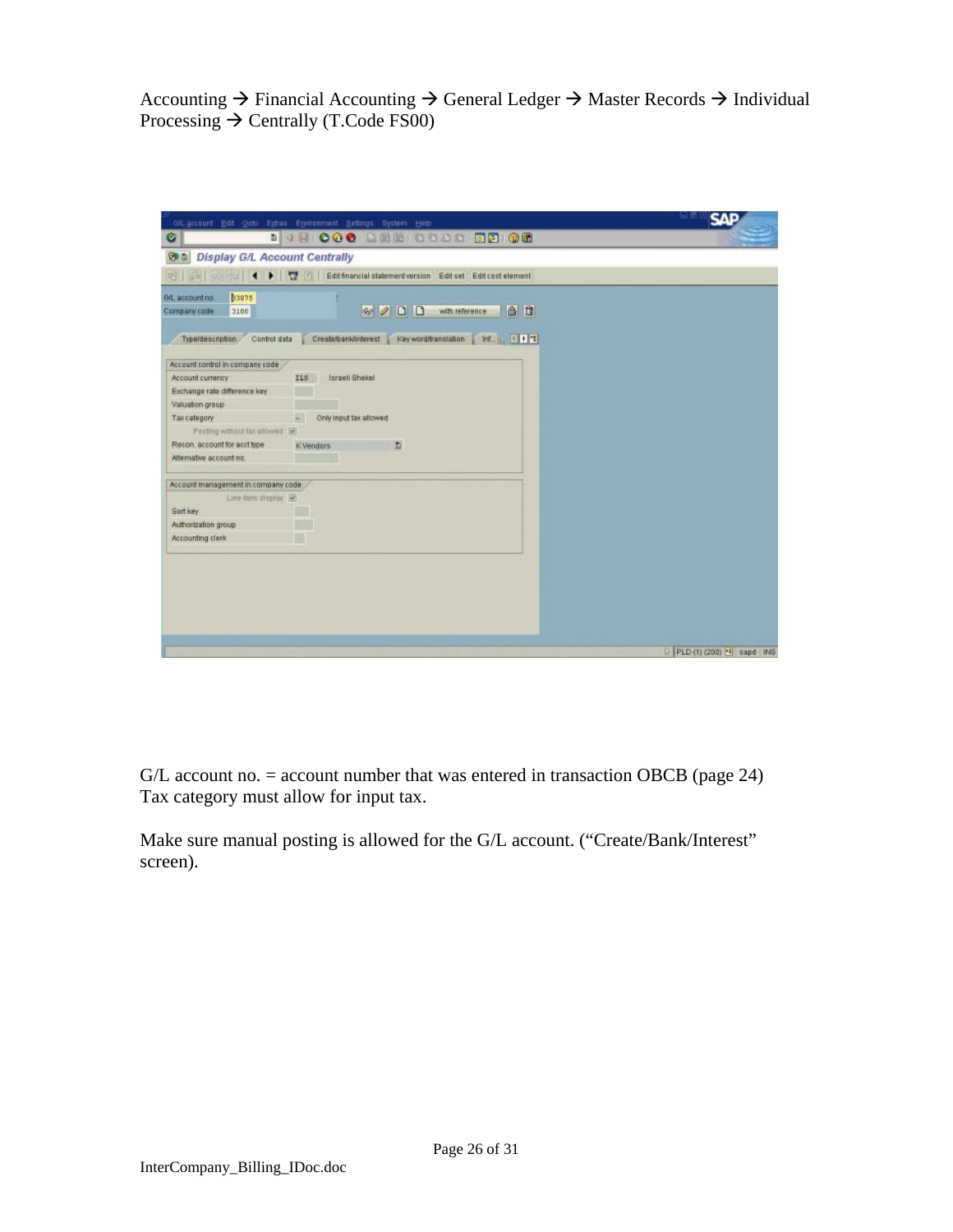## **TEXT**

In many cases the G/L account has been configured so that text is mandatory. This could be either Header Text or Item Text.

#### Header Text

No special configuration is necessary. Just enter text in the "Header note". You may use the following access sequence.



### Item Text

It is necessary to implement a userexit in order to fill the item text field. Detailed instructions are found in note 39503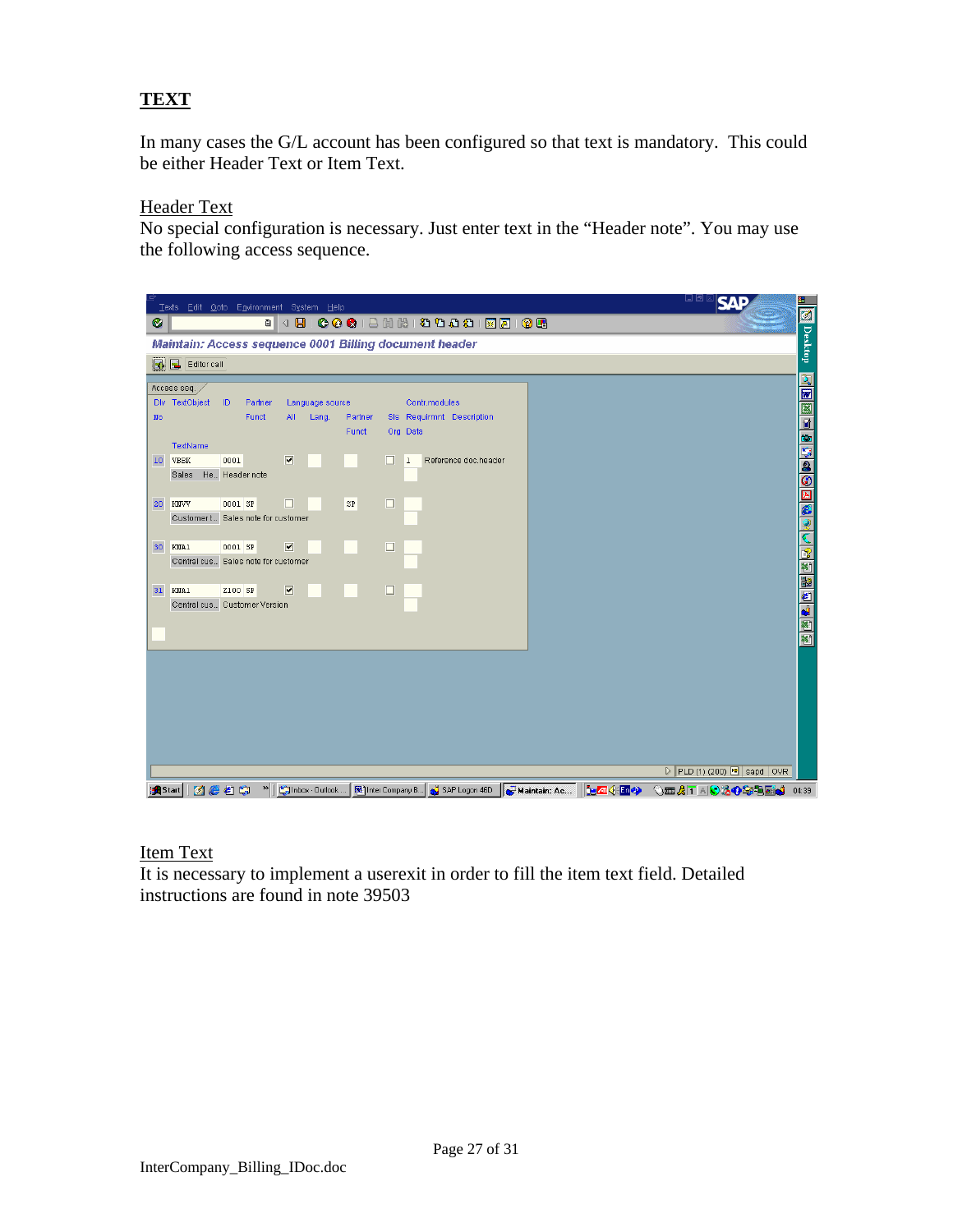## **MM Customizing:**

Make sure the Unit of Measure's ISO Codes are configured correctly.

General Settings  $\rightarrow$  Check units of measurement (T. Code CUNI)

| <b>Units of Measurement: Initial Screen</b>           |
|-------------------------------------------------------|
| Ø<br>圁<br>◁                                           |
| <b>Units of Measurement: Initial Screen</b>           |
|                                                       |
|                                                       |
| Measurement unit maintenance initial screen           |
| <b>Dimensions</b>                                     |
|                                                       |
|                                                       |
| ISO codes                                             |
|                                                       |
| $\bigcirc$<br>Units of measurement<br>(no dimensions) |
|                                                       |
|                                                       |
|                                                       |

|           | Unit of measurement Edit Goto Utilities System Help |  |  |                                               |
|-----------|-----------------------------------------------------|--|--|-----------------------------------------------|
| $\bullet$ |                                                     |  |  | . 1 4 8 6 6 6 6 6 6 6 6 7 8 9 6 7 8 7 8 7 8 7 |

**Change Units of Measurement of Dimension (no dimensions): Overview** 

|  | GIBD       |            |             |                 |  |   |  |  |  |  |  |  |
|--|------------|------------|-------------|-----------------|--|---|--|--|--|--|--|--|
|  | Unit       | Commercial | Technical   | Meas, unit text |  |   |  |  |  |  |  |  |
|  | R0L        | ROL.       | <b>ROL</b>  | Role            |  | ▲ |  |  |  |  |  |  |
|  | SET        | <b>SET</b> | <b>ISET</b> | <b>Set</b>      |  |   |  |  |  |  |  |  |
|  | <b>SHT</b> | <b>SHT</b> | <b>SHT</b>  | Sheet           |  |   |  |  |  |  |  |  |
|  | ∥sт        | IPC.       | lРC.        | Piece           |  |   |  |  |  |  |  |  |
|  | l'I'H      | ΙTS.       | thou        | Thousand        |  |   |  |  |  |  |  |  |
|  | VAL        | VAL.       | lval        | <b>Nalue</b>    |  |   |  |  |  |  |  |  |
|  |            |            |             |                 |  |   |  |  |  |  |  |  |
|  |            |            |             |                 |  |   |  |  |  |  |  |  |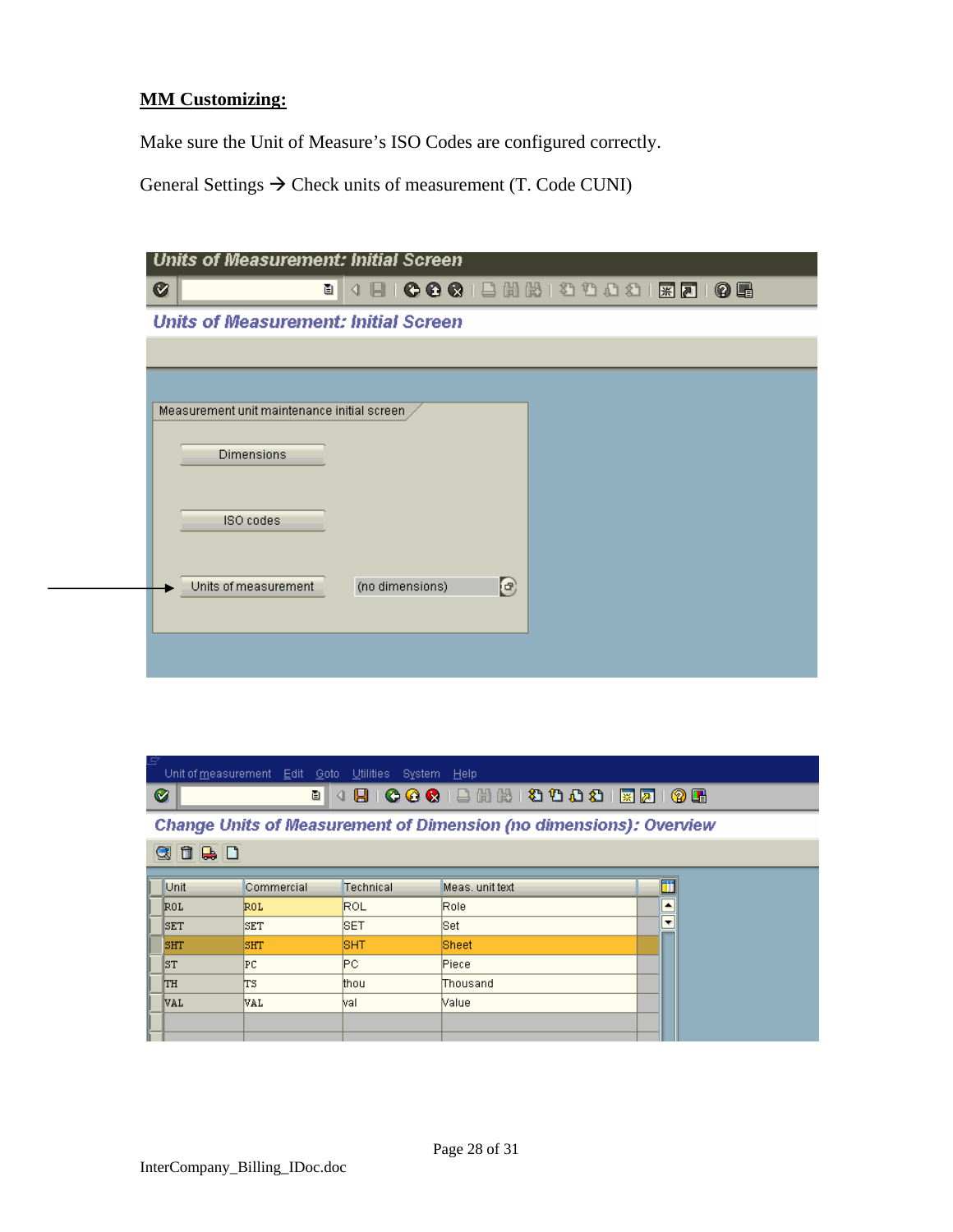# Details

| Unit of measurement Edit Goto Utilities System Help                      |                |                         | 님변전<br><b>SAP</b>                                             |  |  |  |  |  |
|--------------------------------------------------------------------------|----------------|-------------------------|---------------------------------------------------------------|--|--|--|--|--|
| Ø                                                                        |                |                         |                                                               |  |  |  |  |  |
| <b>Change Units of Measurement of Dimension (no dimensions): Details</b> |                |                         |                                                               |  |  |  |  |  |
|                                                                          |                |                         |                                                               |  |  |  |  |  |
| int.measurement unit                                                     | SHT            |                         |                                                               |  |  |  |  |  |
| Display                                                                  |                | Measurement unit text / |                                                               |  |  |  |  |  |
| Commercial                                                               | SHT            | sheet                   |                                                               |  |  |  |  |  |
| Technical                                                                | SHT            | Sheet                   |                                                               |  |  |  |  |  |
| Decimal places                                                           |                |                         |                                                               |  |  |  |  |  |
| float. point exp.                                                        |                |                         |                                                               |  |  |  |  |  |
|                                                                          |                | ALE/EDI                 |                                                               |  |  |  |  |  |
|                                                                          |                | PCE<br>ISO code         |                                                               |  |  |  |  |  |
| Conversion                                                               |                | Primary code            |                                                               |  |  |  |  |  |
| Numerator                                                                | $\mathbf 1$    |                         |                                                               |  |  |  |  |  |
| Denominator                                                              | $\mathbf 1$    |                         |                                                               |  |  |  |  |  |
| Exponent                                                                 | $\overline{0}$ | Application parameters  |                                                               |  |  |  |  |  |
| Additive constant                                                        | 0.000000       | Commercial meas.unit    |                                                               |  |  |  |  |  |
| Decimal pl. rounding                                                     |                | Value-based commt       |                                                               |  |  |  |  |  |
| Unit of meas.family                                                      |                |                         |                                                               |  |  |  |  |  |
|                                                                          |                |                         |                                                               |  |  |  |  |  |
|                                                                          |                |                         |                                                               |  |  |  |  |  |
|                                                                          |                |                         |                                                               |  |  |  |  |  |
|                                                                          |                |                         |                                                               |  |  |  |  |  |
|                                                                          |                |                         |                                                               |  |  |  |  |  |
|                                                                          |                |                         |                                                               |  |  |  |  |  |
|                                                                          |                |                         |                                                               |  |  |  |  |  |
|                                                                          |                |                         |                                                               |  |  |  |  |  |
|                                                                          |                |                         |                                                               |  |  |  |  |  |
|                                                                          |                |                         |                                                               |  |  |  |  |  |
|                                                                          |                |                         |                                                               |  |  |  |  |  |
|                                                                          |                |                         | $\triangleright$ PLD (1) (200) $\blacktriangleright$ sand OVR |  |  |  |  |  |
|                                                                          |                |                         |                                                               |  |  |  |  |  |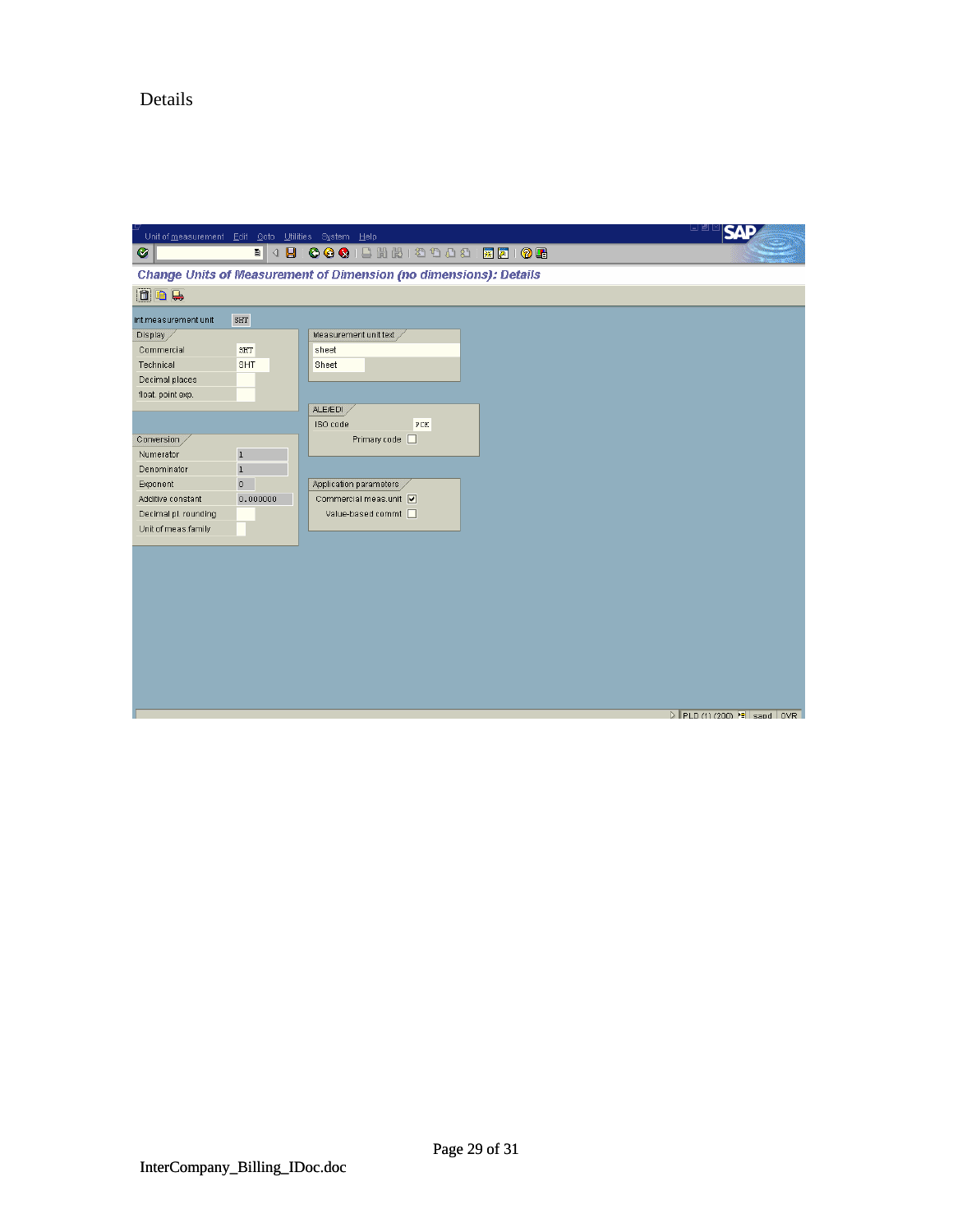# Optional MM Customizing:

NOTE: This is only necessary for logistics invoice verification.

Materials Management  $\rightarrow$  Logistics Invoice Verification  $\rightarrow$  EDI  $\rightarrow$  Enter Program Parameters

|                            | Selection criteria Utilities System Help<br>Table view<br>Edit<br>Goto |              |      |                                 |  |  |  |  |  |  |  |  |  |
|----------------------------|------------------------------------------------------------------------|--------------|------|---------------------------------|--|--|--|--|--|--|--|--|--|
|                            | Ø                                                                      |              | 面    | 4 B 6 G & B H H 2 D D & R 2 1 G |  |  |  |  |  |  |  |  |  |
|                            | Change View "EDI Parameters for MM Invoice Verification": Overvie      |              |      |                                 |  |  |  |  |  |  |  |  |  |
| 20 New entries G B B B B B |                                                                        |              |      |                                 |  |  |  |  |  |  |  |  |  |
|                            | Partn.type PartnerNo CoCd                                              |              |      | ij<br>City<br>Company name      |  |  |  |  |  |  |  |  |  |
|                            | LI                                                                     | <b>P1180</b> | 3100 |                                 |  |  |  |  |  |  |  |  |  |
|                            | LI                                                                     | <b>P1180</b> | 3255 |                                 |  |  |  |  |  |  |  |  |  |
|                            | LI                                                                     | P3255        | 1180 |                                 |  |  |  |  |  |  |  |  |  |
|                            |                                                                        |              |      |                                 |  |  |  |  |  |  |  |  |  |

## Details

| Table view Edit Goto Selection criteria Utilities System                 |              |                       |  |  | Help                                       |  |  |  |  |
|--------------------------------------------------------------------------|--------------|-----------------------|--|--|--------------------------------------------|--|--|--|--|
| Ø                                                                        |              | ū<br>$\mathcal{L}$    |  |  | <b>B COC B M &amp; D D D &amp; R 0 1 G</b> |  |  |  |  |
| <b>Change View "EDI Parameters for MM Invoice Verification": Details</b> |              |                       |  |  |                                            |  |  |  |  |
| <sup>※</sup> New entries □ ■ ∞ 图 国 国                                     |              |                       |  |  |                                            |  |  |  |  |
| Partn.type                                                               | LI           |                       |  |  |                                            |  |  |  |  |
| Partn.number                                                             | <b>P1180</b> |                       |  |  |                                            |  |  |  |  |
| Company Code                                                             | 3100         |                       |  |  |                                            |  |  |  |  |
| Posting details                                                          |              |                       |  |  |                                            |  |  |  |  |
| Invoice doc.type                                                         |              | $KR$ $($ $\sigma$ $)$ |  |  |                                            |  |  |  |  |
| Cred.memo doc.type                                                       |              | KR                    |  |  |                                            |  |  |  |  |
| Tax code tax-free trans.                                                 |              | V <sub>0</sub>        |  |  |                                            |  |  |  |  |